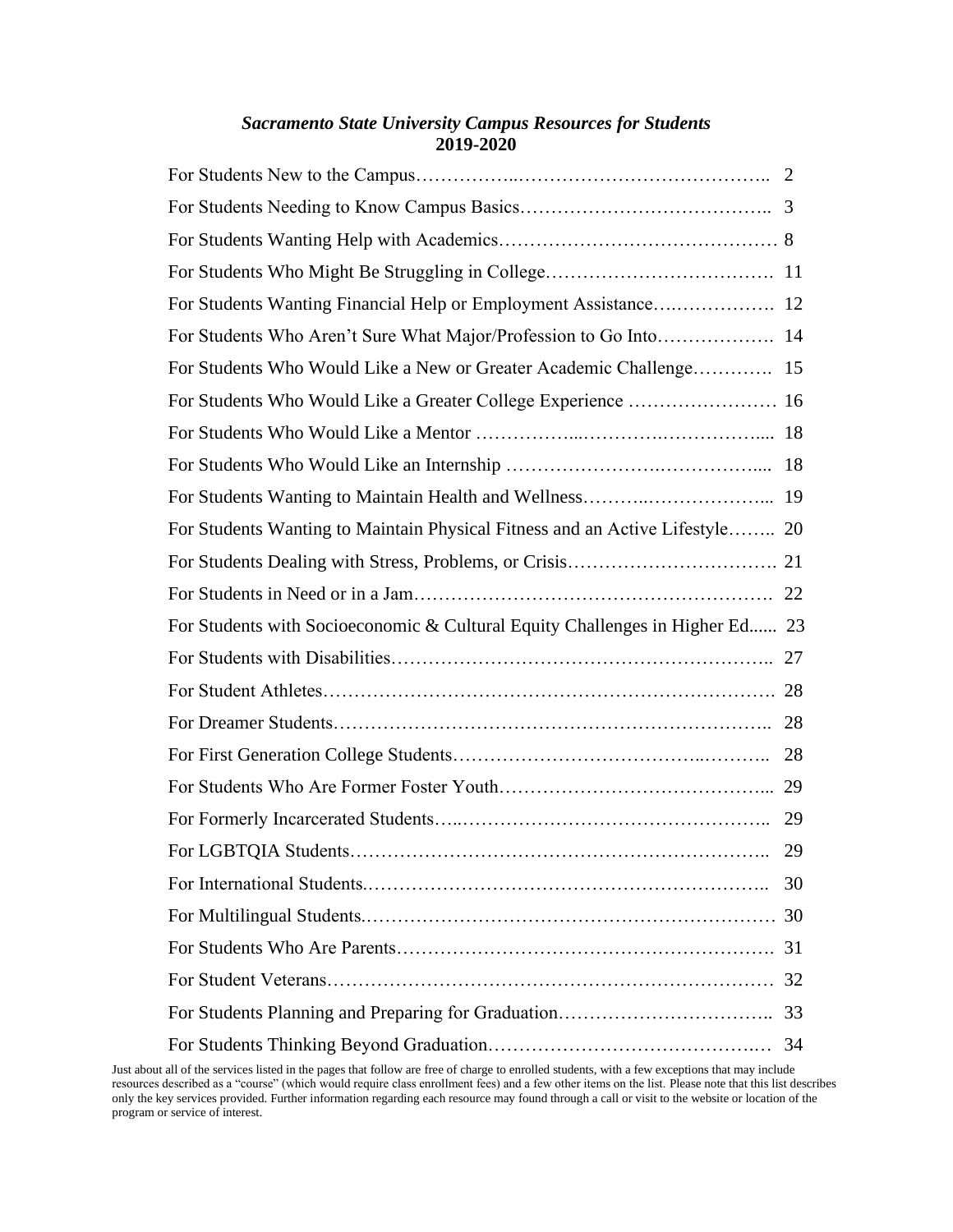## For Students New to the Campus

#### *Needing to get situated and find your way in academic life?*

#### Admissions and Outreach (A & O)—

Oversees the admission application process for students. The website provides the steps for before and after students have applied for first time freshmen, transfer students, and more. Location: Lassen Hall 1102 Phone: (916) 278-1000, #1

[A & O Application Website](https://www.csus.edu/apply/admissions/application-process/) https://www.csus.edu/apply/admissions/application-process/

#### New Student Orientation (NSO) Office—

Provides New Student Orientation for new and transfer students, parents and guests, and more. Location: Lassen Hall 1010 Phone: (916) 278-7841 [NSO Website](https://www.csus.edu/apply/student-orientation/) https://www.csus.edu/apply/student-orientation/

#### Campus Tours—

Gives tours around the campus led by a student guide with information about the many services, activities, programs, and educational opportunities Sacramento State has to offer. Further information may be found on the website, and a Self-Guided Tour Booklet, as well.

Location: Lassen Hall 1102 (A & O Office) Phone: (916) 278-4592 [Campus Tours Website](https://www.csus.edu/experience/visit/campus-tours/) https://www.csus.edu/experience/visit/campus-tours/

#### First Year Experience (FYE) Program—

Offers all freshmen the opportunity to take a First Year Seminar (a three unit general education academic course where students explore the requirements and responsibilities of being a university educated person) or to join a University Learning Community (courses that satisfy GE or academic major requirements that students take with the same group of students and faculty who link class content together in themed clusters). FYE also has peer mentoring for personal and academic advising, and the FYE Space for students to study and find support.

Location of FYE Space: Library 3520 Phone: (916) 278-4973 [FYE Website](https://www.csus.edu/undergraduate-studies/first-year-experience/) https://www.csus.edu/undergraduate-studies/first-year-experience/

#### Peer-Led Advising for College Experiences (PLACE)—

Has student advisors who are familiar with campus life and resources and can refer their fellow students to appropriate departments and college services, help navigate college life and manage stress, and enjoy their educational experience and do well in their classes. PLACE is a good place to go if a student is new to campus and wants to feel more engaged in college life or feels isolated or knows very few students. Students may go online, call, or come by for further information, availability hours, and appointments.

Location: Lassen Hall 2200 (Peer & Academic Resource Ctr.) Phone: (916) 278-6010 [Peer Advising & Tutoring Website](https://www.csus.edu/student-affairs/centers-programs/peer-academic-resource/peer-advising-tutoring.html) https://www.csus.edu/student-affairs/centersprograms/peer-academic-resource/peer-advising-tutoring.html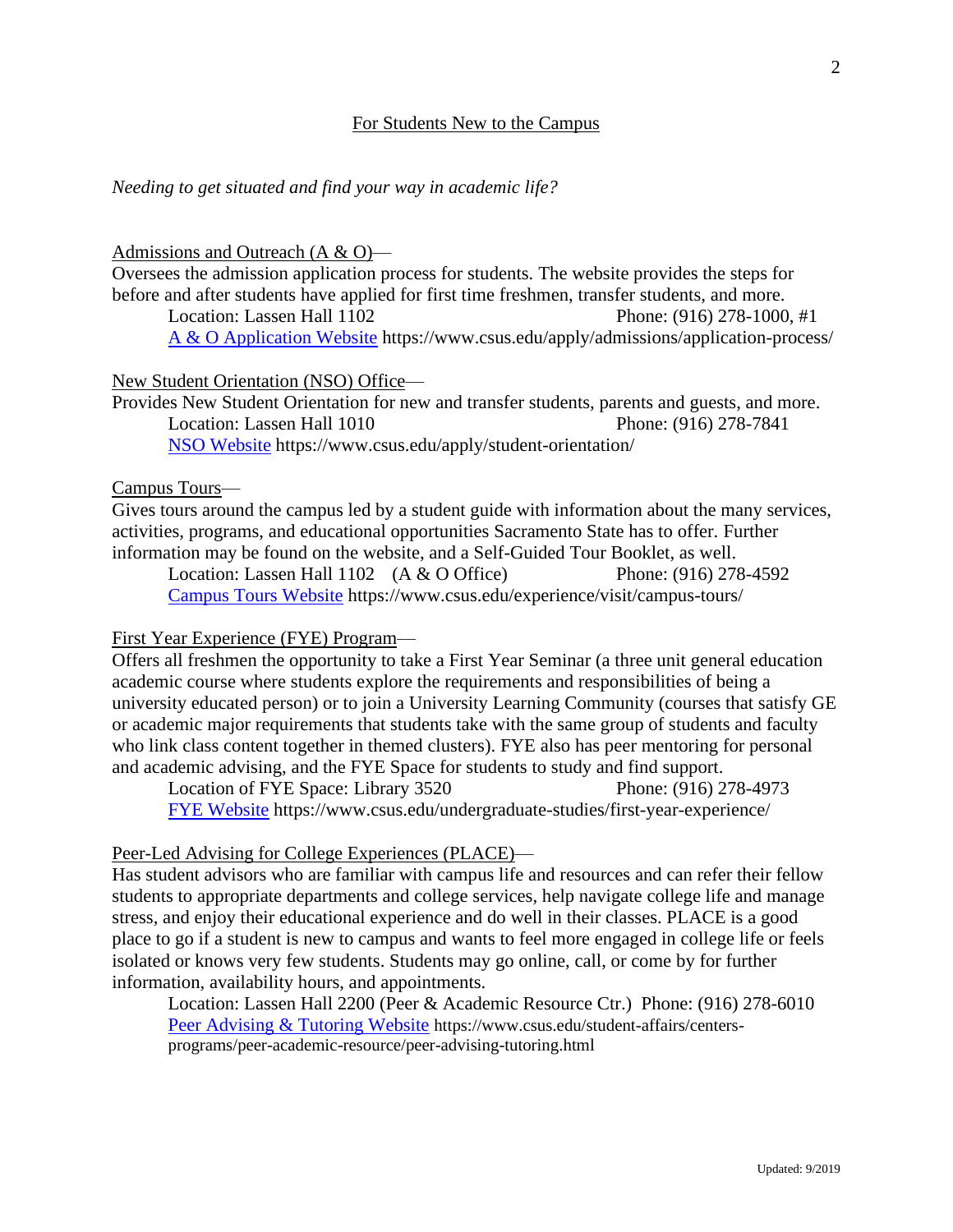# For Students Needing to Know Campus Basics

*Wanting to know what and where the main university stuff is?*

#### Academic Advising Center—

Helps students to clarify and implement educational plans consistent with their skills and interests through general education advising, graduation requirements advising, and transfer student advising, with the website offering further information regarding the major advising done in the student's field or major, and links to advising resources.

Location: Lassen Hall 1013 Phone: (916) 278-6231 [Academic Advising Website](https://www.csus.edu/student-life/academic-advising/) https://www.csus.edu/student-life/academic-advising/

## Student Service Center (SSC)—

Offers one-stop help toward college success. This is the main place to go to get information and questions answered regarding financial aid, registration, enrollment, records, MySacState and Student Center, and more. Students may come by, call, or go online. The website also has a "Forms" page where students can find the many key campus documents they need and information on when and how to use them.

Location: Lassen Hall 1000 Phone: (916) 278-1000 [SSC Website](https://www.csus.edu/student-affairs/centers-programs/student-services-center/) https://www.csus.edu/student-affairs/centers-programs/student-services-center/

## Financial Aid and Scholarships—

Helps students apply for, receive, and maintain eligibility for various types of financial aid, including scholarships, grants, loans, and work study. Students may go online, call, or come by the Student Services Center to get their financial aid questions answered.

Location: Lassen Hall 1000 (Student Services Center) Phone: (916) 278-1000, #2 [Financial Aid & Scholarships Website](https://www.csus.edu/apply/financial-aid-scholarships/) https://www.csus.edu/apply/financial-aid-scholarships/

Bursar's Office—

Conducts most financial transactions for students and staff, including OneCard and parking permit purchases, registration and tuition fee payments, and more.

Location: Lassen Hall 1001 Phone: (916) 278-1000, #3 [Bursar's Office Website](https://www.csus.edu/administration-business-affairs/bursar/) https://www.csus.edu/administration-business-affairs/bursar/

# Office of the University Registrar—

Provides information and services regarding student records, transfer credit, and graduation advising. The website provides information on transcripts, records, registration, graduation, and transfer credit, and the office is the place where students may get corrections made to clerical errors in registration or grade reports, have "WU" grades dropped from their transcript, resolve registration problems, and more.

Location: Lassen Hall 2000 Phone: (916) 278-1000, #4 [Records and Transcripts Website](https://www.csus.edu/student-life/records-transcripts/) https://www.csus.edu/student-life/records-transcripts/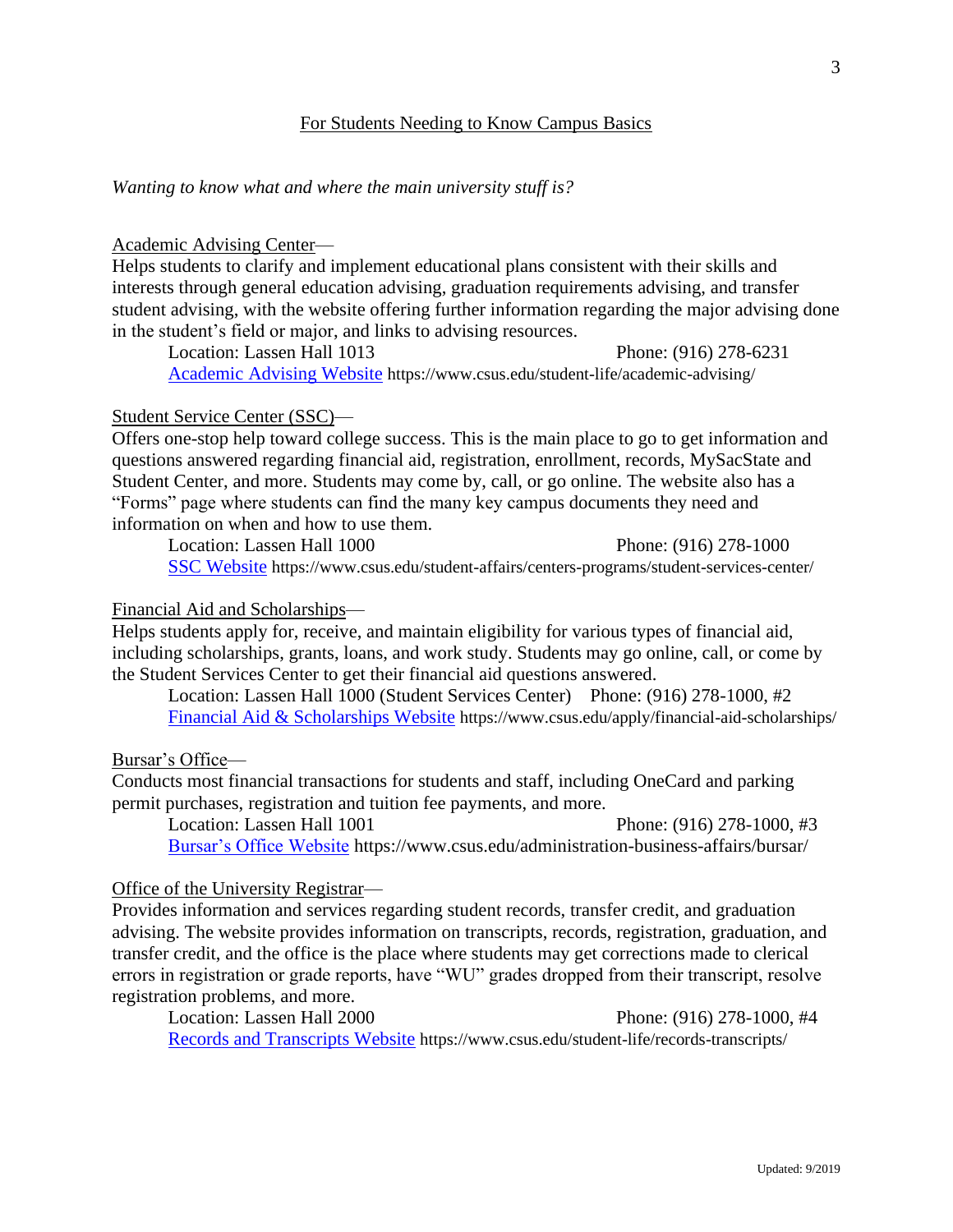#### KEYS to Degrees Toolbox (Kit to Empower Your Success)—

Helps students to better navigate college life and stay on track with timely graduation with online tools such as Smart Planner, which automates course scheduling and offers dashboards showing the student's real-time progress toward degree.

[KEYS Website](https://www.csus.edu/student-life/academic-advising/general-advising/keys-to-degree-toolbox.html) https://www.csus.edu/student-life/academic-advising/generaladvising/keys-to-degree-toolbox.html

#### Sac State OneCard Website—

Provides information regarding the uses and benefits of the Sac State OneCard (required student photo ID) and process for getting one, depositing funds, reporting a lost or stolen card, and more. Location: Lassen Hall 1001 (Bursar's Office) Phone: (916) 278-1000, #3

[OneCard Website](https://www.csus.edu/administration-business-affairs/onecard/) https://www.csus.edu/administration-business-affairs/onecard/

#### Hornet Bookstore—

Sells textbooks and other books, apparel, accessories, gifts, school supplies, and more. Location: South End of Campus Phone: (916) 278-6446 [Hornet Bookstore Website](https://www.bkstr.com/csusacramentostore/home) https://www.bkstr.com/csusacramentostore/home

Associated Students, Inc. (ASI) Student Shop—

Provides various services (including faxing and notary services) and sells different products (including graduation supplies, movie tickets at discounted prices, and stamps).

Location: University Union, Third Floor 3231 Phone: (916) 278-7916 [ASI Shop Website](http://www.asi.csus.edu/services/student-shop/) www.asi.csus.edu/services/student-shop/

## University Housing Services—

Provides housing for new and returning students on-campus, and information regarding offcampus living.

Location of Office: Riverview Hall Phone: (916) 278-6655 [University Housing Services Website](https://www.csus.edu/student-life/housing/) https://www.csus.edu/student-life/housing/

Testing Center—

Administers campus-specific exams, CSU system-wide tests, and national standardized tests to current and prospective students. Testing accommodations are provided for students with SSWD accommodations and makeup test services are available to all students, with instructor consent.

Location: Library, Lower Level Room 14 Phone: (916) 278-6296 [Testing Center Website](https://www.csus.edu/student-affairs/centers-programs/testing-center/) https://www.csus.edu/student-affairs/centers-programs/testing-center/

#### Office of Student Conduct (OSC)—

Reviews reports of alleged student misconduct and determines if disciplinary action is needed. The website provides further information regarding academic dishonesty, reporting misconduct, or meeting with OSC regarding student conduct.

Location: University Union, Second Floor 2230 Phone: (916) 278-4056 [OSC Website](https://www.csus.edu/student-affairs/student-conduct/) https://www.csus.edu/student-affairs/student-conduct/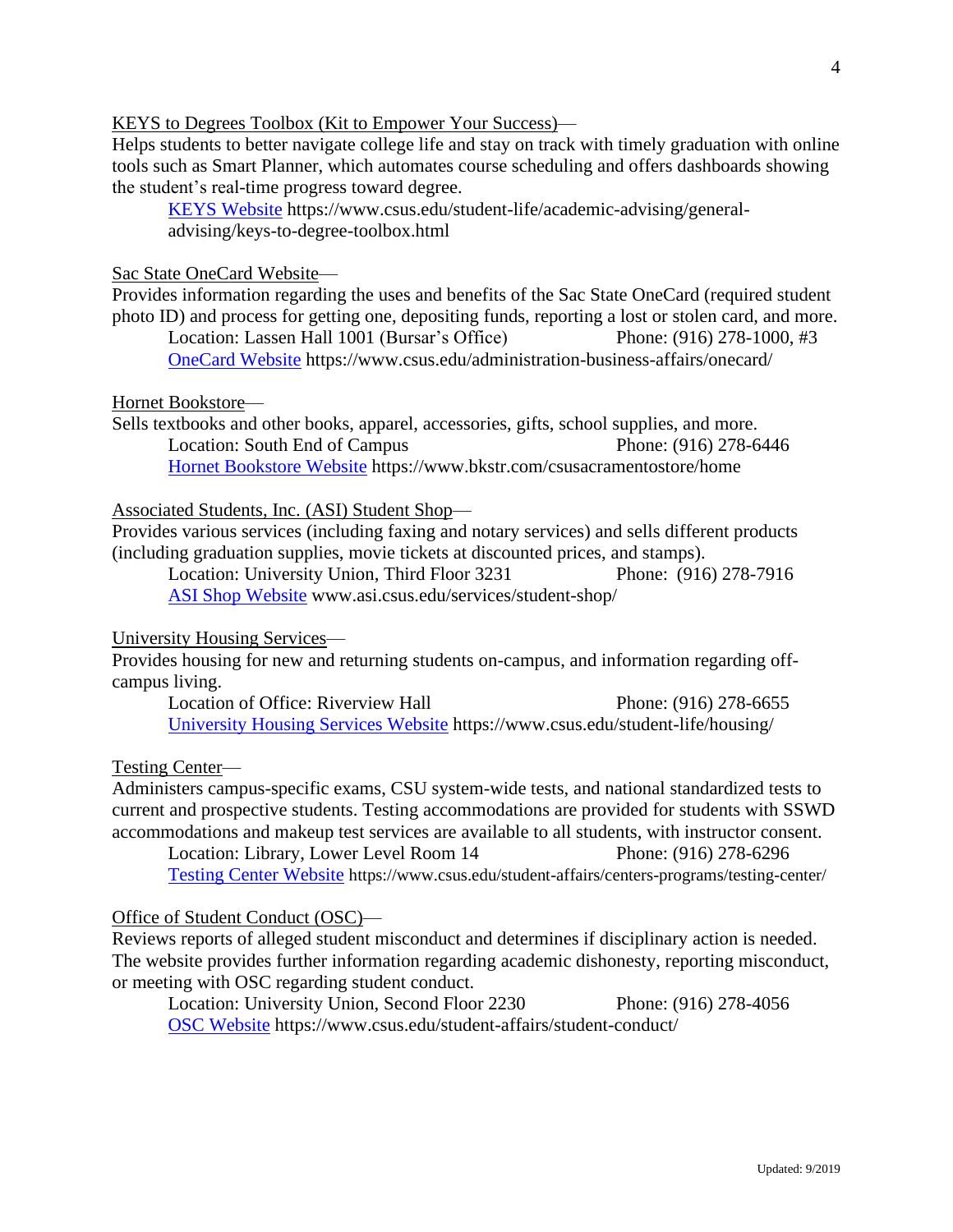Sacramento State Police Department—

Protects the Sacramento State community; crime and suspicious incidents should be reported here. The Department also assists with vehicle lock-outs and dead batteries on campus.

Phone: Non-Emergencies: (916) 278-6000

Emergencies: (916) 278-6900 or 911 from campus phone or use a blue light campus emergency phone

Location: Public Safety Building

[Police Department Website](https://www.csus.edu/campus-safety/police-department/) https://www.csus.edu/campus-safety/police-department/

Sacramento State Police Service Center—

Assists with public safety services, provides safety information and answers questions, helps with bicycle registration, serves as a campus Lost and Found, and provides live scan fingerprinting services for a fee.

Location: University Union, First Floor Phone: (916) 278-2788 [Police Service Center Website](https://www.csus.edu/campus-safety/police-department/units-functions/service-center.html) https://www.csus.edu/campus-safety/police-department/unitsfunctions/service-center.html

University Transportation and Parking (UTAPS)—

Provides information and services regarding parking regulations, permits, citations, and alternative transportation (bicycling, carpooling, ZipCar carsharing, and regional transit, including the Sac State Student Commuter Sleeves for riding the light rail at discounted rates), and more. UTAPS also offers the services listed below.

Phone: (916) 278-PARK (7275)

Location: Folsom Hall (7667 Folsom Boulevard), First Floor

[UTAPS Website](https://www.csus.edu/parking-transportation/) https://www.csus.edu/parking-transportation/

Hornet Express Shuttle—

Provides transportation to and from campus to students and staff with a valid OneCard. The times of operation and schedule of stops are posted on the website. All Hornet Shuttles are ADA compliant and equipped with bike racks.

Phone: (916) 278-PARK (7275)

[Hornet Express Shuttle Website](https://www.csus.edu/parking-transportation/shuttle/hornet-shuttle.html) https://www.csus.edu/parking-transportation/shuttle/hornetshuttle.html

#### Herky Streetcar-

Provides continuous service across campus while classes are in session from Parking Structure 5, by the J Street entrance, to Amador Hall, by the Library. The schedule of stops times and hours of operation are posted on the website.

Phone: (916) 278-PARK (7275) [Herky Streetcar \(PDF\)](https://www.csus.edu/parking-transportation/shuttle/_internal/_documents/herky-street-car.pdf) https://www.csus.edu/parkingtransportation/shuttle/\_internal/\_documents/herky-street-car.pdf

# Hornet Safety Escort—

Provides a safety escort service for students from one part of the main campus to another at night during the spring and fall semesters, from 6pm to midnight (with the last call at 11:50pm). Call to obtain this service.

Phone: 87260 from any on-campus phone or (916) 278-7260 by cell phone [Hornet Safety Escort Website](https://www.csus.edu/parking-transportation/shuttle/safety-escort.html) https://www.csus.edu/parking-transportation/shuttle/safetyescort.html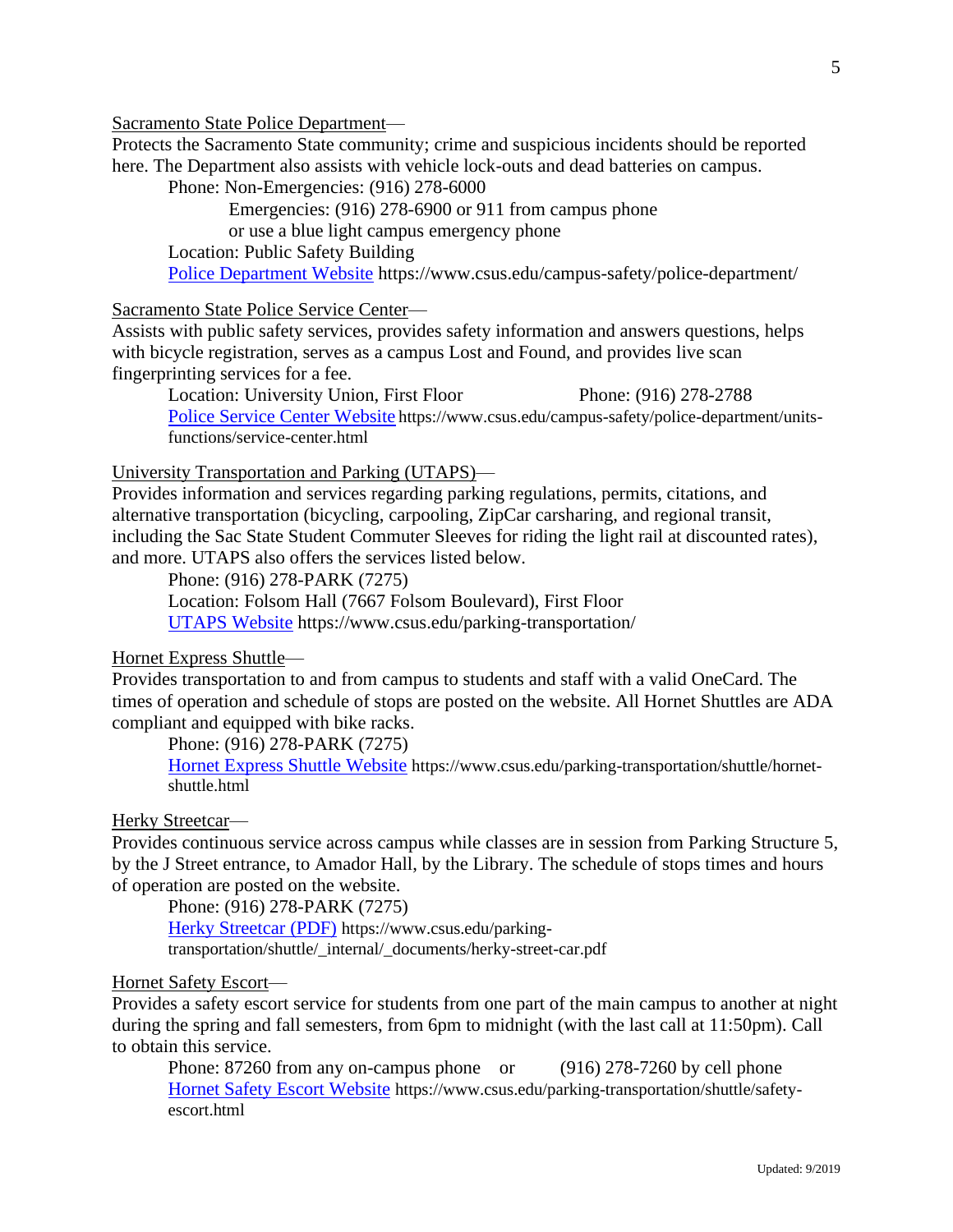*Needing technological access, help or services?*

IRT Service Desk—

Helps students with any tech-related questions they might have, including inquiries regarding MySacState account, wireless service, software, accounts and passwords, Sac State mobile, Canvas, accessibility, and so much more. Their motto is: *Service. Solutions. Making "IT" easy!*

Location: Academic Information Resource Center 2005 Phone: (916) 278-7337 [IRT Website](file:///F:/Student%20Services/CSUS%20Student%20Resources/IRT%20Website:) https://www.csus.edu/information-resources-technology/

The IRT Services website additionally provides information on campus computer labs for student use for coursework, campus printing and copying, laptop loans, and software.

[Computer Labs Website](https://www.csus.edu/information-resources-technology/teaching-learning/computer-labs.html) https://www.csus.edu/information-resources-technology/teachinglearning/computer-labs.html

[Campus Printing/Copying \(PrintSmart\)Website](https://www.csus.edu/information-resources-technology/devices-printing/printsmart.html) https://www.csus.edu/information-resourcestechnology/devices-printing/printsmart.html

[Laptop Checkout Website](https://www.csus.edu/information-resources-technology/teaching-learning/laptop-checkout.html) https://www.csus.edu/information-resources-technology/teachinglearning/laptop-checkout.html

[Software & Tools Website](https://www.csus.edu/information-resources-technology/software-catalog/) https://www.csus.edu/information-resources-technology/softwarecatalog/

*Needing a place to hang-out or study?* 

The main places to do so on campus include:

University Union—

Offers numerous services and events for students, and houses food venues, shops, gallery, and areas for study, socialization, and relaxation. There is also a Meditation Room, for meditation, prayer, and quiet contemplation, and the Terminal Lounge, which offers music, game boards, television, and more fun. The Union is a central hub of campus life and is often called "the living room of the university."

Location: South End of Campus Near Quad Phone: (916) 278-6997 [University Union Website](https://theuniversityunion.com/about-the-union) https://theuniversityunion.com/about-the-union

Hornet Lounge—

Offers various designated study areas on four floors to practice presentations, do group work, and study, with open computer labs and technological support services nearby. The Hornet Lounge is open 24 hours a day, excluding holidays or other days that the university is closed for the day.

Location: Academic and Information Resource Center, First to Fourth Floors

University Library—

Provides a comfortable environment for study and an extensive resource base to do so, including over a million volumes and non-print media forms, thousands of maps, slides, pamphlets, and subscriptions to magazines, newspapers, and journals, and access to on-line data bases. Students with research questions and questions about library services may get them answered by the main floor User Services Desk staff, or call, e-mail, and use the online research guides and tutorials on the library website.

Location: South End of Campus Near Quad Phone: (916) 278-5679 [Library Website](https://library.csus.edu/) https://library.csus.edu/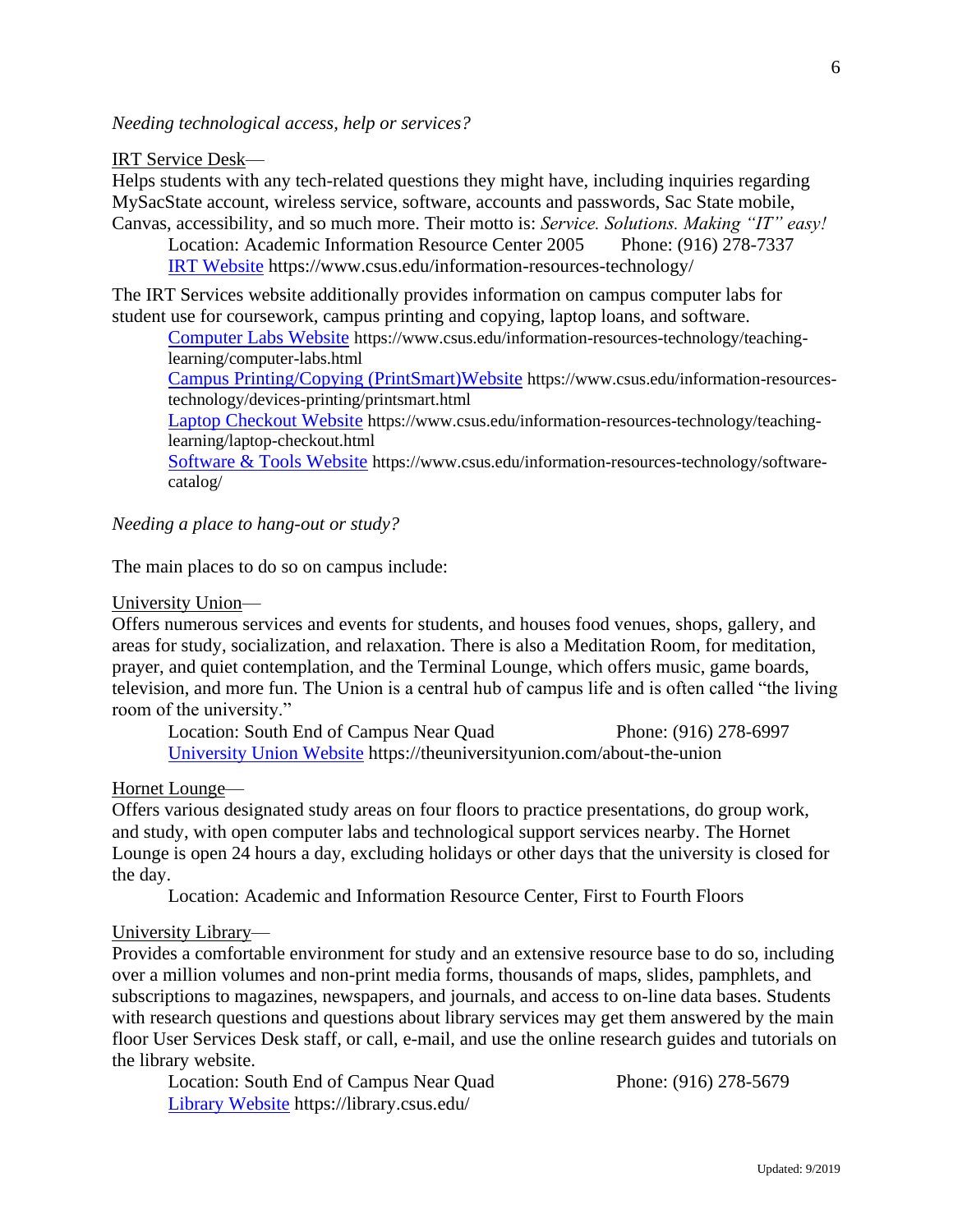#### Student Service Center (SSC)—

Offers one-stop help toward college success. Students may call, go online, or come by to have their questions answered and get pointed in the right direction.

Location: Lassen Hall 1000 Phone: (916) 278-1000 [SSC Website](https://www.csus.edu/student-affairs/centers-programs/student-services-center/) https://www.csus.edu/student-affairs/centers-programs/student-services-center/

University Union Information Desk—

Answers questions about the university or community, including directory assistance (to locations and organizations both on and off campus), and provides general services (such as lost and found, campus maps, event and services brochures, and transportation information and schedules) and complimentary services (basic first aid supplies, car jump starter/air compressor, basic office supplies use, and more).

Location: University Union, First Floor Phone: (916) 278-6997 [Information Desk Website](https://theuniversityunion.com/about-the-union/info-desk) https://theuniversityunion.com/about-the-union/info-desk

Peer-Led Advising for College Experiences (PLACE)—

Has student advisors who are familiar with campus life and resources and can refer their fellow students to appropriate departments and college services, help navigate college life and manage stress, and enjoy their educational experience and do well in their classes. Students may go online, call, or come by for further information, availability hours, and appointments.

Location: Lassen Hall 2200 (Peer & Academic Resource Ctr.) Phone: (916) 278-6010 [Peer Advising & Tutoring Website](https://www.csus.edu/student-affairs/centers-programs/peer-academic-resource/peer-advising-tutoring.html) https://www.csus.edu/student-affairs/centersprograms/peer-academic-resource/peer-advising-tutoring.html

# Student Affairs—

Helps students get connected to the various resources on campus, from assistance in determining who to see to get a question answered, and information about student organizations, sports, financial aid, and more.

Location: Lassen Hall 3008 Phone: (916) 278-6060 [Student Affairs Website](https://www.csus.edu/student-affairs/) https://www.csus.edu/student-affairs/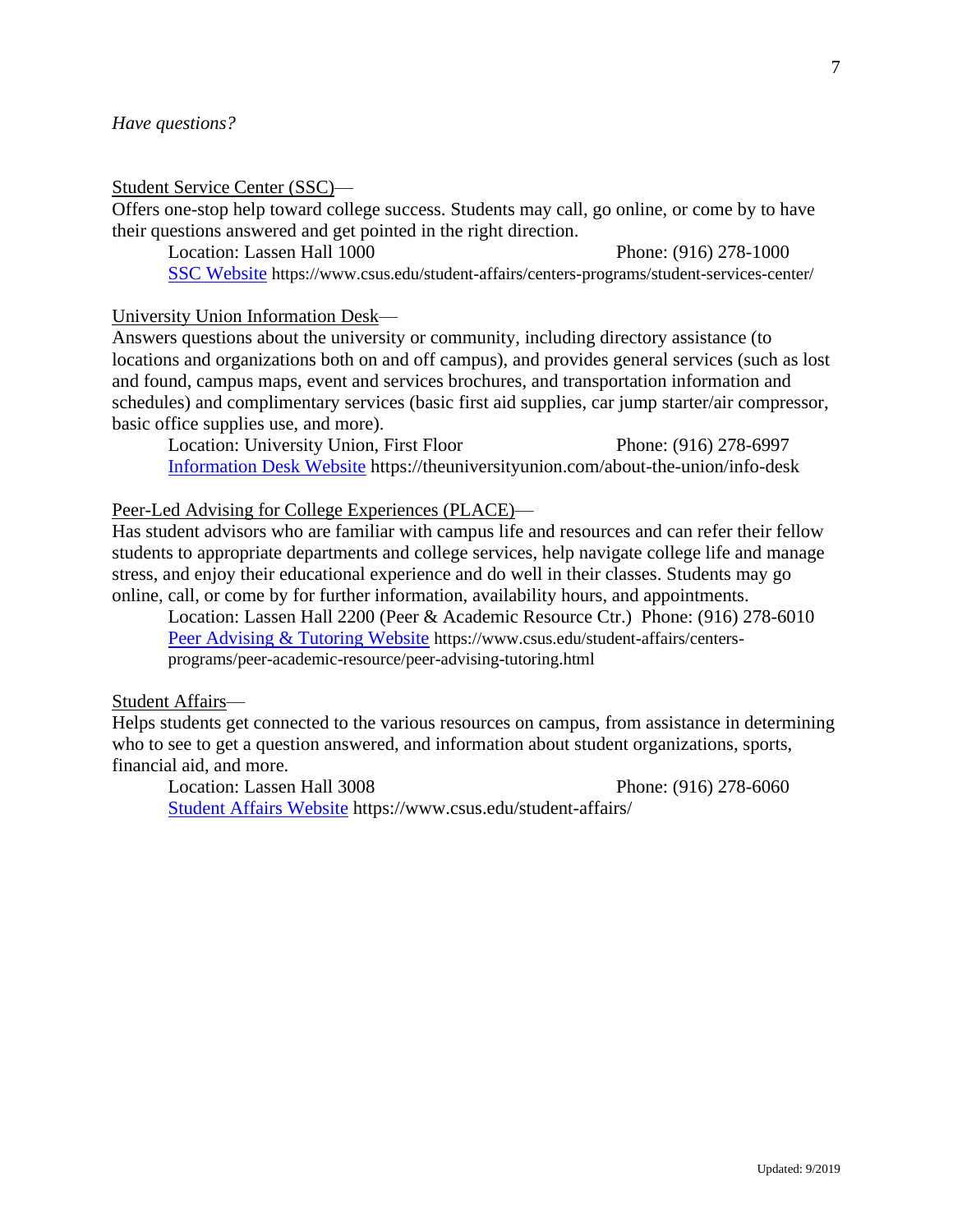# For Students Wanting Help with Academics

*Want to increase your success in studying for a test or completing an assignment for a class and grow in the skills and knowledge you will need in your future coursework to graduate and beyond?*

Tutoring and academic support services are free to students, with the exception of a few listed as "courses" (which may then require enrollment fees). Take advantage of all of the help offered to you around the campus!

Peer and Academic Resource Center (PARC)—

Provides a home base of academic support to students at all levels through a number of services that include Peer-Led Advising for College Experiences, Workshops and Individual Tutoring, and Supplemental Instruction courses and review sessions, described below. Students may go online, call, or come by for further information, availability hours, and appointments.

Location: Lassen Hall 2200 Phone: (916) 278-6010 [PARC Website](https://www.csus.edu/student-affairs/centers-programs/peer-academic-resource/) https://www.csus.edu/student-affairs/centers-programs/peer-academic-resource/

Peer-Led Advising for College Experiences (PLACE)—

Has student advisors who can help their fellow students with issues such as time management, study skills, assignment anxiety, and more, and refer students to additional academic resources. Location: Lassen Hall 2200 Phone: (916) 278-6010

[Peer Advising & Tutoring Website](https://www.csus.edu/student-affairs/centers-programs/peer-academic-resource/peer-advising-tutoring.html) https://www.csus.edu/student-affairs/centersprograms/peer-academic-resource/peer-advising-tutoring.html

Workshops and Individual Tutoring (WIT) —

Offers tutoring (on a one-on-one basis or in workshops with small groups) to help students in challenging courses learn material, complete assignments, and prepare for exams.

Location: Lassen Hall 2200 Phone: (916) 278-6010 [Peer Advising & Tutoring Website](https://www.csus.edu/student-affairs/centers-programs/peer-academic-resource/peer-advising-tutoring.html) https://www.csus.edu/student-affairs/centersprograms/peer-academic-resource/peer-advising-tutoring.html

Supplemental Instruction (SI) Courses and SI Plus Review Sessions—

Helps students enrolled in difficult general education courses to become more successful in their coursework by taking an accompanying SI course that will help the student to better learn the material, complete assignments, and study for exams. SI courses are taken for one unit of credit, and course offerings are provided on the website. SI also offers SI Plus Review Sessions that are scheduled during the semester, usually before exams/quizzes, in large lecture classes.

Location: Lassen Hall 2200 Phone: (916) 278-6010 [SI Website](https://www.csus.edu/student-affairs/centers-programs/peer-academic-resource/supplemental-instruction.html) https://www.csus.edu/student-affairs/centers-programs/peer-academicresource/supplemental-instruction.html

#### Smarthinking—

Provides online tutoring that enables students to get the help they need 24-hours a day, seven days a week, in areas such as: writing, reading, mathematics, science, business, Spanish, nursing and allied health, and computers and technology. A tutorial for how to access and use this online tutoring service is there on the website.

[Smarthinking \(PDF\)](https://www.csus.edu/student-affairs/centers-programs/degrees-project/_internal/_documents/degrees-smarthinking.pdf) https://www.csus.edu/student-affairs/centers-programs/degreesproject/\_internal/\_documents/degrees-smarthinking.pdf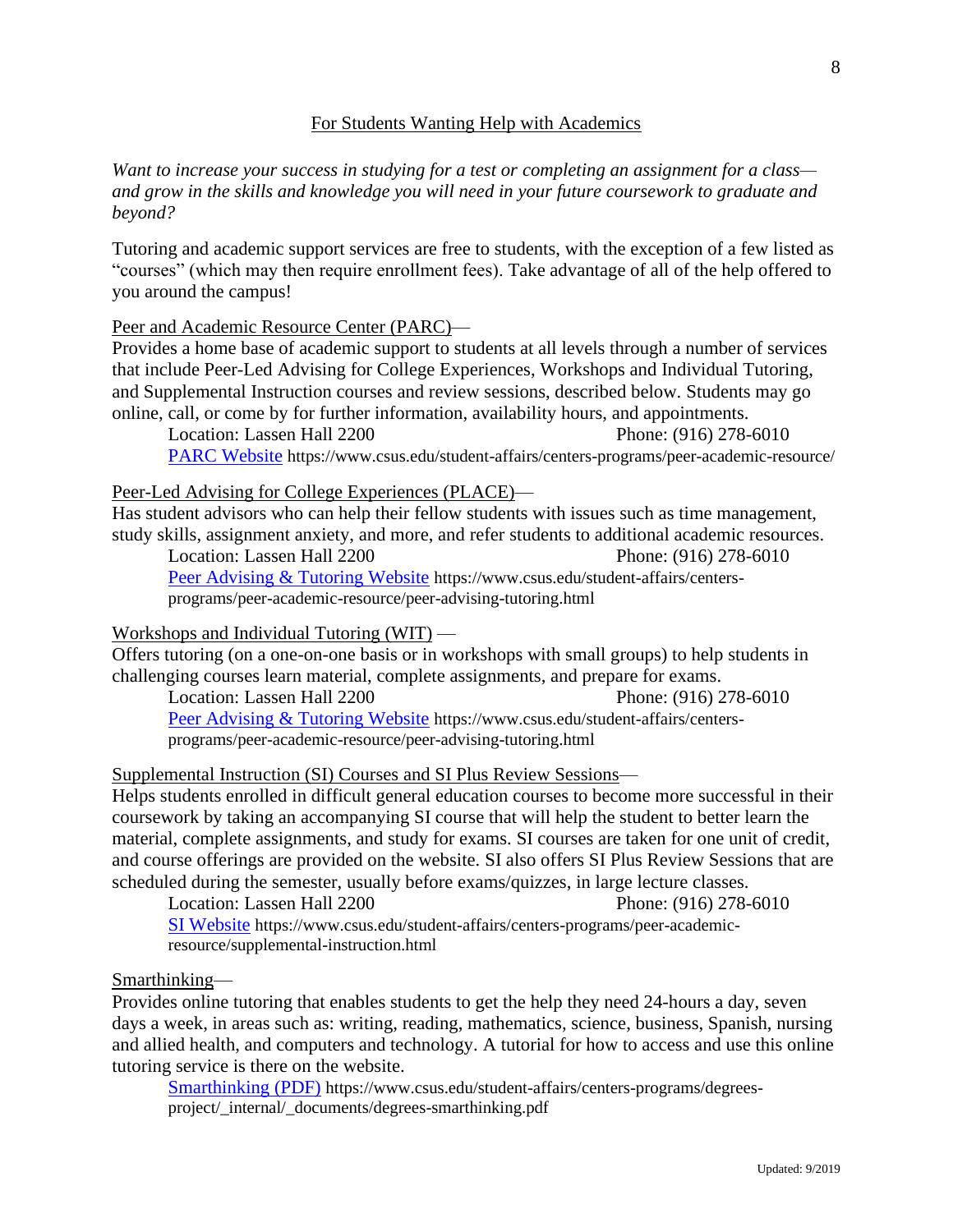Provides programs designed to support and enrich student learning in primary Science, Technology, Engineering, and Mathematics (STEM) classes, including Commit to Study and Peer Assisted Learning, described to follow.

Location: Sequoia Hall 320 Phone: (916) 278-2790 [Center for Science & Math Success Website](https://www.csus.edu/college/natural-sciences-mathematics/center-science-math-success/) https://www.csus.edu/college/natural-sciencesmathematics/center-science-math-success/

#### Commit to Study (C2S)—

Offers to students in Math and Science classes one-on-one support in study skills, mentoring, and referral to other campus resources.

Location: Sequoia Hall 320 Phone: (916) 278-2790 [C2S Website](https://www.csus.edu/college/natural-sciences-mathematics/center-science-math-success/commit-study.html) https://www.csus.edu/college/natural-sciences-mathematics/center-science-mathsuccess/commit-study.html

Peer Assisted Learning (PAL) Program—

Offers a one-unit cooperative learning class connected to a primary STEM course (e.g., Biology, Chemistry, Math, Statistics) to improve student success in those courses. PAL classes are led by trained student facilitators.

Location: Sequoia Hall 320 Phone: (916) 278-3577 [PAL Website](https://www.csus.edu/college/natural-sciences-mathematics/peer-assisted-learning-program-pal/) https://www.csus.edu/college/natural-sciences-mathematics/peer-assistedlearning-program-pal/

# University Reading and Writing Center (URWC)—

Provides encouraging one-on-one peer tutoring for students wanting help with reading and writing at any point in the process, including planning, organizing, developing, and revising a paper to understanding difficult texts. Students are welcome to come in with reading and writing assignments for any course in any academic discipline and learn how to become a more confident writer or reader. Students may come by during the drop-in hours posted (website/at Center) for a single session of tutoring, or may make a session appointment or regular weekly standing tutoring appointments for the semester.

Location: Calaveras Hall 128 Phone: (916) 278-6356 [URWC Website](https://www.csus.edu/undergraduate-studies/writing-program/reading-writing-center.html) https://www.csus.edu/undergraduate-studies/writing-program/reading-writingcenter.html

#### Math Lab—

Offers tutoring on a drop-in basis to students enrolled in lower division mathematics and statistics courses in need of assistance with course-related problems encountered in homework assignments and preparation for exams.

Location: Brighton Hall 118 Phone: (916) 278-6796 [Math & Statistics Math Lab Information Website](https://www.csus.edu/college/natural-sciences-mathematics/mathematics-statistics/explore.html) https://www.csus.edu/college/naturalsciences-mathematics/mathematics-statistics/explore.html

#### Business Tutoring and Study Center—

Offers students a study center and tutoring on a drop-in basis for business courses.

Location: Tahoe Hall 1006 **Phone: (916) 278-2499**, #5 [Business Tutoring and Study Center Website](https://www.csus.edu/college/business-administration/undergraduate/student-engagement.html#BusinessTutoring) https://www.csus.edu/college/businessadministration/undergraduate/student-engagement.html#BusinessTutoring

#### Center for Science and Math Success—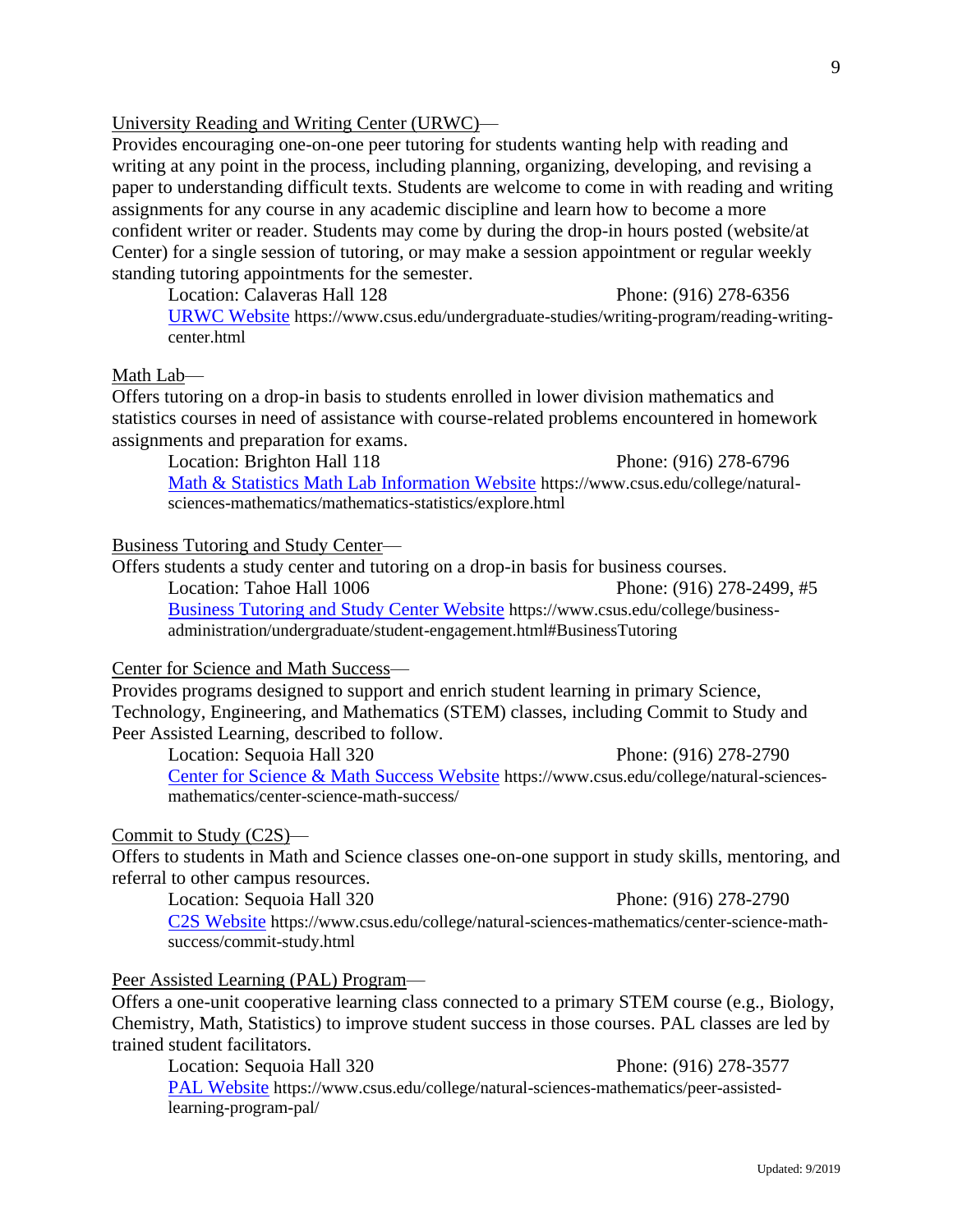## Chemistry Department Help Office—

Offers assistance with chemistry classes. Students can go online or drop by to see the schedule. Location: Sequoia Hall 502

[Help Office \(PDF\)](https://www.csus.edu/college/natural-sciences-mathematics/chemistry/_internal/_documents/help-office-fall-2019.pdf) https://www.csus.edu/college/natural-sciencesmathematics/chemistry/\_internal/\_documents/help-office-fall-2019.pdf

Engineering and Computer Science (ECS) Tutoring Services—

Offers tutoring on a drop-in basis for any engineering or computer science student. Tutoring Center Schedule is on the website.

Location: Santa Clara Hall 1217

[ECS Tutoring Website](https://www.csus.edu/college/engineering-computer-science/student-success/ecs-tutoring.html) https://www.csus.edu/college/engineering-computer-science/studentsuccess/ecs-tutoring.html

Physics and Astronomy Department Tutoring Center—

Offers tutoring on a drop-in basis for any student in physics or astronomy classes. Tutoring Center Schedule is on the website.

Location: Sequoia Hall 124

[Physics and Astronomy Information for Students/Tutoring Center Website](https://www.csus.edu/college/natural-sciences-mathematics/physics-astronomy/information-students.html) https://www.csus.edu/college/natural-sciences-mathematics/physics-astronomy/informationstudents.html

Paving Excellence, Retention and Success in Student Trajectories **(**PERSIST**)—**

Serves students in their sophomore year and students who have stopped out/dropped out at Sacramento State with campus resource support, college level advising, sophomore success workshops, and assistance with registration and creating a productive course schedule facilitating time to degree, all to help students to persist in their educational pursuits.

Location: Lassen Hall 2006 Phone: (916) 278-4294 [PERSIST Website](https://www.csus.edu/student-affairs/retention-academic-success/persist.html) https://www.csus.edu/student-affairs/retention-academic-success/persist.html

University Library—

Provides a comfortable environment for study and an extensive resource base to do so, including over a million volumes and non-print media forms, thousands of maps, slides, pamphlets, and subscriptions to magazines, newspapers, and journals, and access to on-line data bases. Students with research questions and questions about library services may get them answered by the main floor User Services Desk staff, or call, e-mail, and use the online research guides and tutorials on the library website.

Location: South End of Campus Near Quad Phone: (916) 278-5679 [Library Website](https://library.csus.edu/) https://library.csus.edu/

Student Success Academic Support Services for the Sac State Colleges Website —

Provides a list of links to the different College Student Success Centers for the different Colleges at Sac State: Health and Human Services, Natural Sciences and Mathematics, Education, Engineering and Computer Science, and Arts and Letters. There, further information regarding assistance with academics for each of these Colleges and more may be found.

[Student Success Academic Support Website](https://www.csus.edu/experience/student-success/academic-support/) https://www.csus.edu/experience/studentsuccess/academic-support/

Further Assistance with Academics—

Additionally, students participating in the many campus groups, programs, or services may explore further academic support options there—just ask.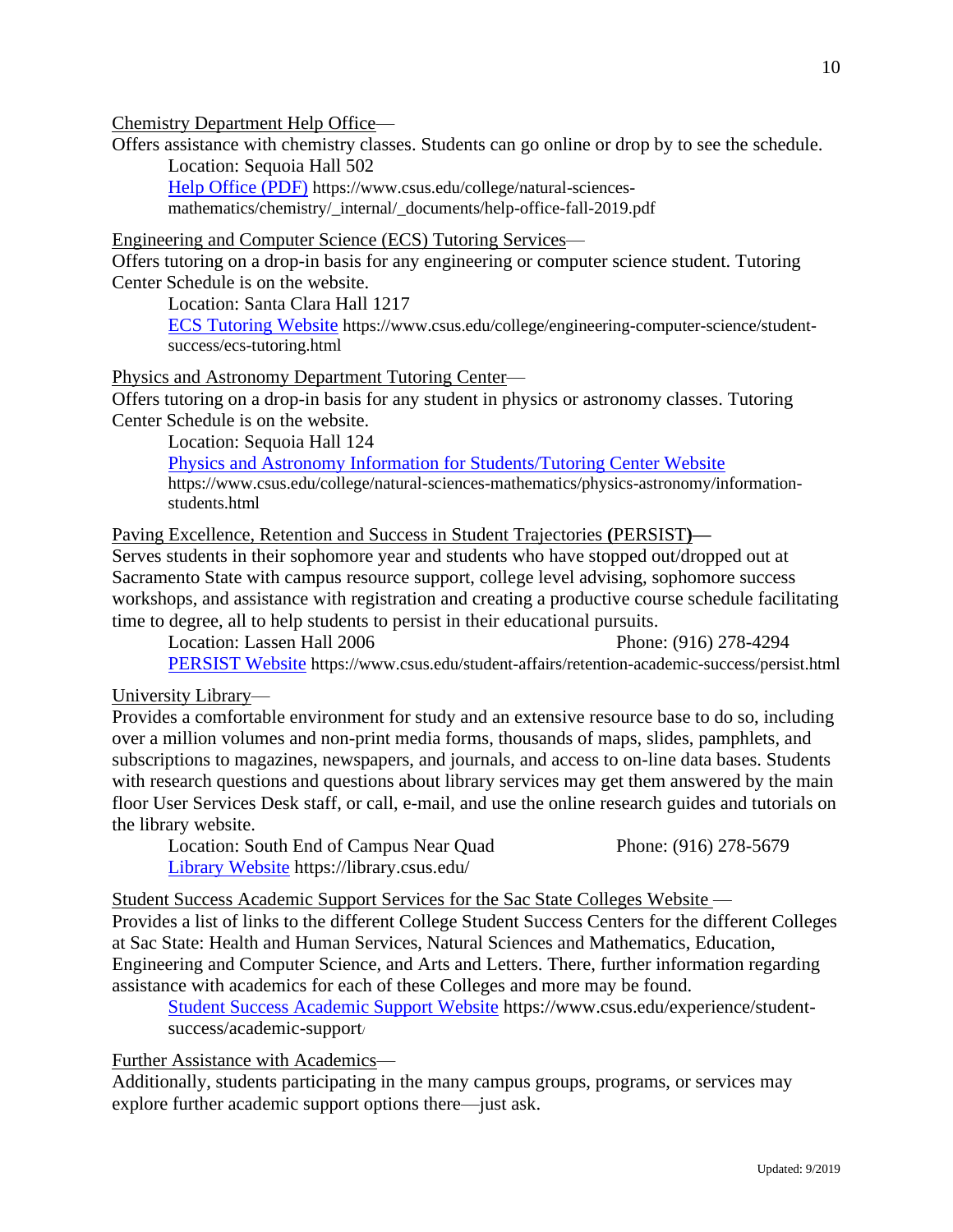# For Students Who Might Be Struggling in College

# *Feeling like college might be too much or your classes too difficult?*

It's important that you reach out for campus help—*We want you to succeed!*

Below are some of the best places to get the help you need to stay on track with your coursework and graduate with your degree:

# DEGREES Project (Dedicated to Educating, Graduating, and Retaining Educational Equity Students)—

Connects students with a variety of resources to promote their success in college, including: early intervention, academic advising, graduation support, mentoring, and referral to other valuable campus resources. Students and faculty may look on the website listed below to find DEGREES Project Advisors and Coaches and their contact information for emailing, calling, dropping by, or making an appointment to meet.

Location: Lassen Hall 2302 Phone: (916) 278-7017 [DEGREES Website](https://www.csus.edu/student-affairs/centers-programs/degrees-project/) https://www.csus.edu/student-affairs/centers-programs/degrees-project/

# Student Academic Success and Educational Equity Programs (SASEEP) Office— Encourages and supports students in persisting toward their educational goals to ensure the success of all students on campus while closing the achievement gap. The office has an "open door" policy—students may come on in or call.

Location: Lassen Hall 2205 Phone: (916) 278-6183 [SASEEP Website](https://www.csus.edu/student-affairs/retention-academic-success/) https://www.csus.edu/student-affairs/retention-academic-success/

# Services for Students with Disabilities (SSWD)—

Provides assistance to students who may require assistance related to the following disabling conditions which may impede a student's educational process: visual, hearing, speech, mobility and other physical disabilities, psychological disorders, cognitive disabilities, learning disabilities, and ADD/ADHD. Services and accommodations for students may include, but are not limited to: specialized educational materials, adaptive equipment, adaptive computer training and use, note-taker services, testing accommodations, consultation with faculty for students with special academic needs, and library assistance. Further information may be found on the website regarding the application process and forms, the services and accommodations offered, and more. Students with questions and faculty with inquiries or wanting to make a referral are welcome to contact or come by the office for further information.

Location: Lassen Hall 1008 Phone: (916) 278-6955 [SSWD Website](https://www.csus.edu/student-affairs/centers-programs/services-students-disabilities/) https://www.csus.edu/student-affairs/centers-programs/services-studentsdisabilities/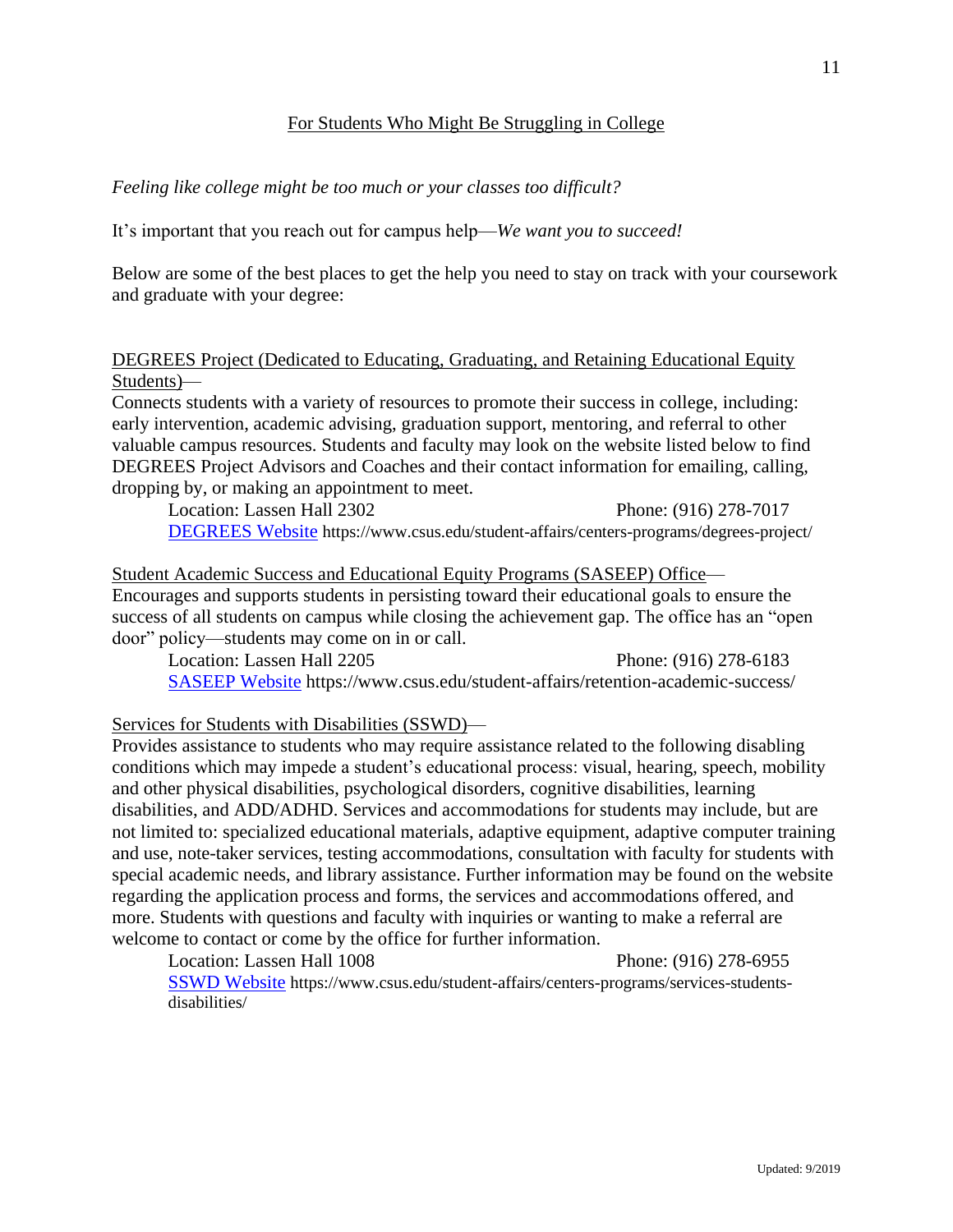# For Students Wanting Financial Help or Employment Assistance

*While it is a truly worthwhile investment in your future, college can be expensive, and so can life outside of it.*

## *Need some help?*

#### Financial Aid and Scholarships—

Helps students apply for, receive, and maintain eligibility for various types of financial aid, including scholarships, grants, loans, and work study. Students may go online, call or come by the Student Services Center to get their financial aid questions answered.

Location: Lassen Hall 1000 (Student Services Center) Phone: (916) 278-1000, #2 [Financial Aid & Scholarships Website](https://www.csus.edu/apply/financial-aid-scholarships/) https://www.csus.edu/apply/financial-aid-scholarships/

#### Career Center—

Offers a number of resources, programs, and events for students seeking employment. Students may come by during the drop-in hours posted on the website or call/come in to schedule an appointment for Career Counseling to get help with cover letters and resumes, job search strategies, interviewing preparation, job fair preparation, job application questions, and more. Students may also visit the Career Center Jobs website, which provides further information about student employment and how to obtain it, as well as on-campus interviewing with regional and area employers, a Job and Internship Handbook, and the Handshake Job Search Portal described to follow.

Location: Lassen Hall 1013 Phone: (916) 278-6231 [Career Center Website](https://www.csus.edu/student-life/career-center/) https://www.csus.edu/student-life/career-center/ [Career Counseling Website](https://www.csus.edu/student-life/career-center/career-counseling/) https://www.csus.edu/student-life/career-center/career-counseling/ [Career Center Jobs Website](https://www.csus.edu/student-life/career-center/jobs/) https://www.csus.edu/student-life/career-center/jobs/

#### Handshake Job Search Portal—

Provides an online job board for students to post their resume and search for full-time or parttime jobs, on-campus employment, and internships and co-operative education positions that may be paid. Students will also receive e-mails describing positions that match their search criteria and have access to the Career Center's calendar of upcoming events, workshops, and information sessions on job search, interviewing, and networking strategies.

[Handshake Job Search Website](file:///E:/Student%20Services/CSUS%20Student%20Resources/Handshake%20Job%20Search%20Website:) https://www.csus.edu/student-life/career-center/jobs/

#### Associated Students, Inc. (ASI) Website—

Provides students with information about opportunities for jobs and financial assistance to pay for college. Students may go to the website listed below and click on "Employment" or "Scholarships and Grants" at the top to learn more.

[ASI Website](http://www.asi.csus.edu/) http://www.asi.csus.edu/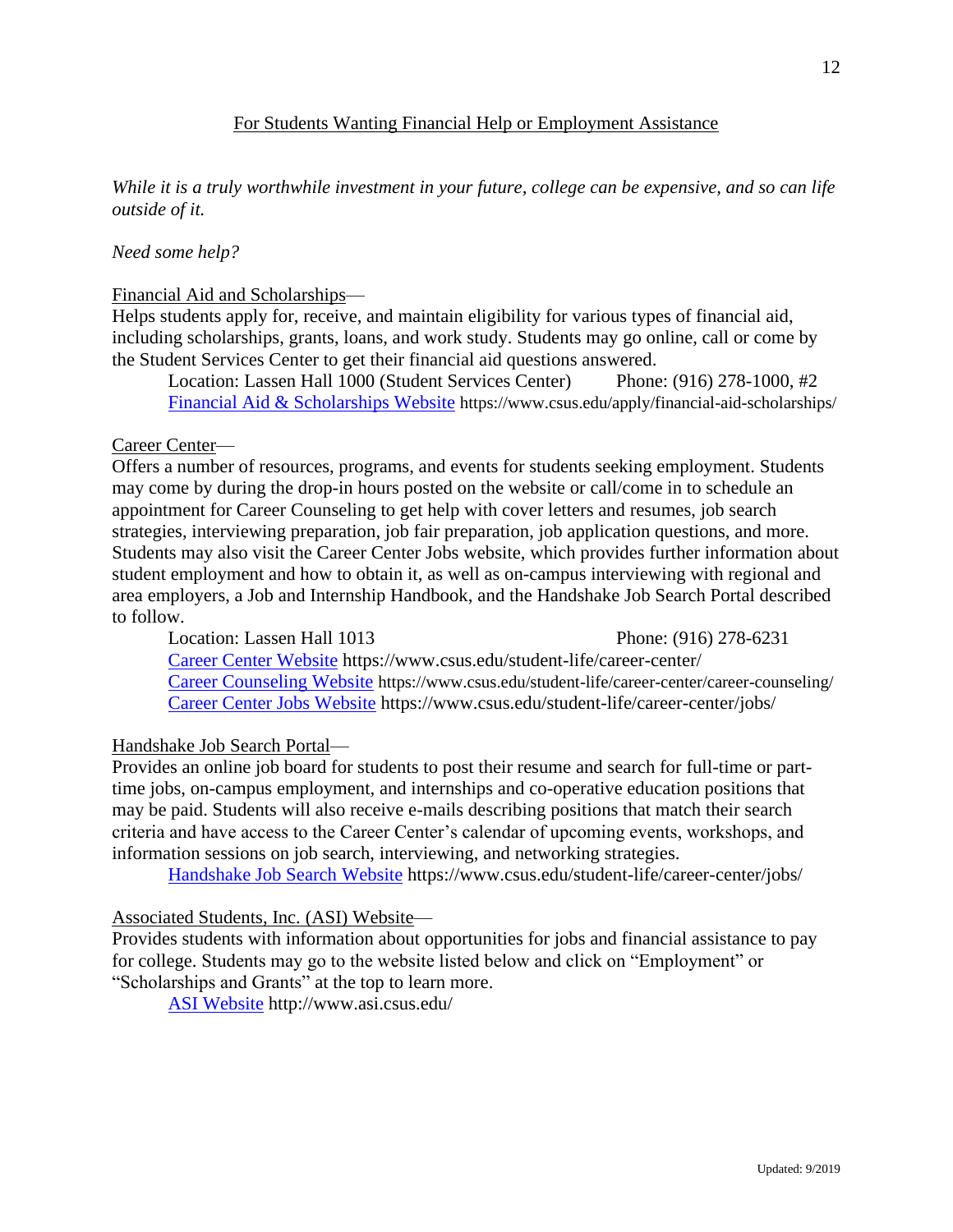# CARES (Crisis Assistance and Resource Education Support)—

Provides support to students who are experiencing unique challenges to their education or are in crisis. CARES gives referrals to campus and community resources and follow-up support to address a variety of issues, including but not limited to: transportation barriers, mental or physical health and wellness, and financial, housing, and food struggles. The website also includes many online resources for students regarding financial aid and employment, food security, and housing security. CARES additionally offers the Student Emergency Grant and Student Emergency Housing assistance, described below. *Help is just a visit, a phone call or an email away.*

Location: University Union, First Floor 1260 Phone: (916) 278-5138 [CARES Website](https://www.csus.edu/student-affairs/crisis-assistance-resource-education-support/) https://www.csus.edu/student-affairs/crisis-assistance-resource-education-support/ Basic Needs Additional [Resources for Financial, Food, and Housing Security](https://www.csus.edu/student-affairs/crisis-assistance-resource-education-support/resources.html) Website https://www.csus.edu/student-affairs/crisis-assistance-resource-education-support/resources.html

## Student Emergency Grant—

Assists students who experience a financial emergency/unanticipated expenses that cannot be resolved through financial aid, scholarships, loans, or other financial aid forms, and this is/are causing short-term financial hardship that requires immediate attention to keep the student in college. Further information and the application may be found on the website.

Location: University Union, First Floor 1260 (CARES) Phone: (916) 278-5138 [Student Emergency Services Website](https://www.csus.edu/student-affairs/crisis-assistance-resource-education-support/student-emergency-services.html) https://www.csus.edu/student-affairs/crisis-assistanceresource-education-support/student-emergency-services.html

# Student Emergency Housing —

Provides short term housing assistance to students who are unexpectedly displaced from their homes. Further information and the application may be found on the website.

Location: University Union, First Floor 1260 (CARES) Phone: (916) 278-5138 [Student Emergency Services Website](https://www.csus.edu/student-affairs/crisis-assistance-resource-education-support/student-emergency-services.html) https://www.csus.edu/student-affairs/crisis-assistanceresource-education-support/student-emergency-services.html

#### ASI Food Pantry—

Provides food, toiletries, and other basic necessities at no cost to Sac State students in need, in order to alleviate hunger within the student community and decrease the impact that food insecurity has on academic success. Further information and the hours of operation may be found on the website, as well as links to additional community resources.

Location: University Union, First Floor 1246 (entrance outside Union on Santa Clara Hall side) [Food Pantry](http://www.asi.csus.edu/programs/food-pantry/) Website http://www.asi.csus.edu/programs/food-pantry/

# ASI Pop Up Food Pantry—

Provides fresh produce at no cost to Sac State students in need, once a month during the fall and spring semesters. Schedule and location are given on the website.

[Food Pantry Website](http://www.asi.csus.edu/programs/food-pantry/) http://www.asi.csus.edu/programs/food-pantry/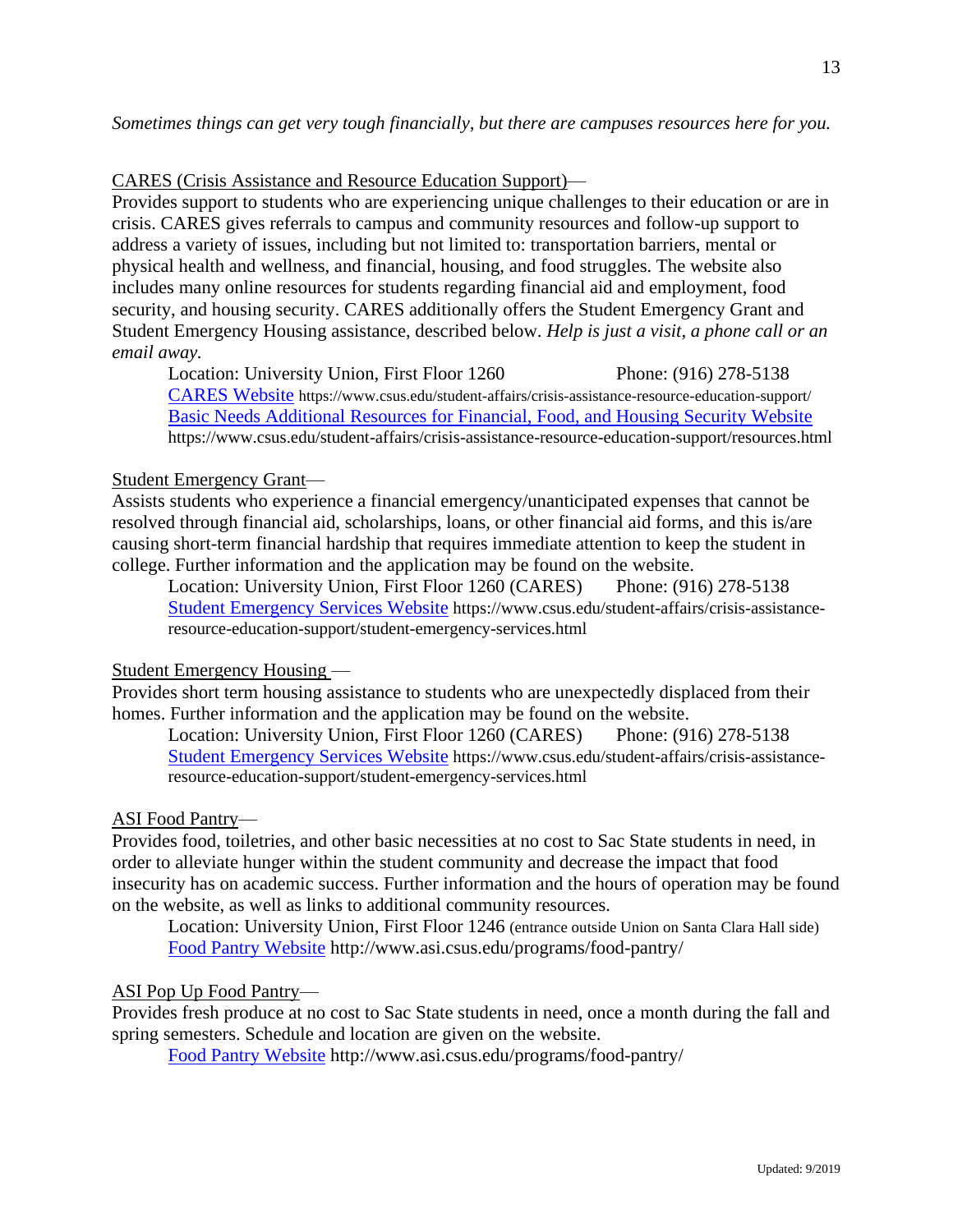# For Students Who Aren't Sure What Major/Profession to Go Into

*Not sure what educational or career path to take?*

## Academic Advising and Career Center—

Offers extensive services and resources to help students choose a satisfying major and career in line with their skills, interests, and values. Academic Advising and Career Counseling are available for students to get help with choosing/changing a major, exploring majors and career occupations, and then formulating an academic path for their chosen career goal. Students may find further information about making appointments and drop-in counseling on the websites. Students may also look at the other services below provided by the Career Center and Academic Advising.

Location: Lassen Hall 1013 Phone: (916) 278-6231

Academic Advising:

[Academic Advising Website](https://www.csus.edu/student-life/academic-advising/) https://www.csus.edu/student-life/academic-advising/ [General Advising and Undeclared/Expressed](https://www.csus.edu/student-life/academic-advising/general-advising/) Interest Advising Website https://www.csus.edu/student-life/academic-advising/general-advising/

Career Center:

[Career Center Website](https://www.csus.edu/student-life/career-center/) https://www.csus.edu/student-life/career-center/ [Career Counseling Website](https://www.csus.edu/student-life/career-center/career-counseling/) https://www.csus.edu/student-life/career-center/careercounseling/

#### FOCUS 2 Career—

Offers an online self-directed program that helps students to learn more about their personal strengths and attributes, explore careers and majors to match, and more. FOCUS 2 Career may be found on the Career Center's website as one of the featured tools on the right.

[Career Center Website](https://www.csus.edu/student-life/career-center/) https://www.csus.edu/student-life/career-center/

# California Career Zone—

Provides information about California's industry sectors, in terms of careers, employment, pay, growth, and more.

[CA Career Zone Website](https://www.cacareerzone.org/clusters) https://www.cacareerzone.org/clusters

# What Can I do With This Major? Website—

Provides information regarding what different majors can lead to in terms of specific careers. [What Can I Do With This Major?](http://whatcanidowiththismajor.com/info.html) Website http://whatcanidowiththismajor.com/info.html

# Major Advising Website—

Provides information regarding major advising, specifically for students pursuing their chosen majors at the college or department for that area of study. Faculty advisors assist students in planning an academic program appropriate for each student, and are also helpful in the exploration of career options.

[Major Advising Website](https://www.csus.edu/student-life/academic-advising/major-advising/) https://www.csus.edu/student-life/academic-advising/major-advising/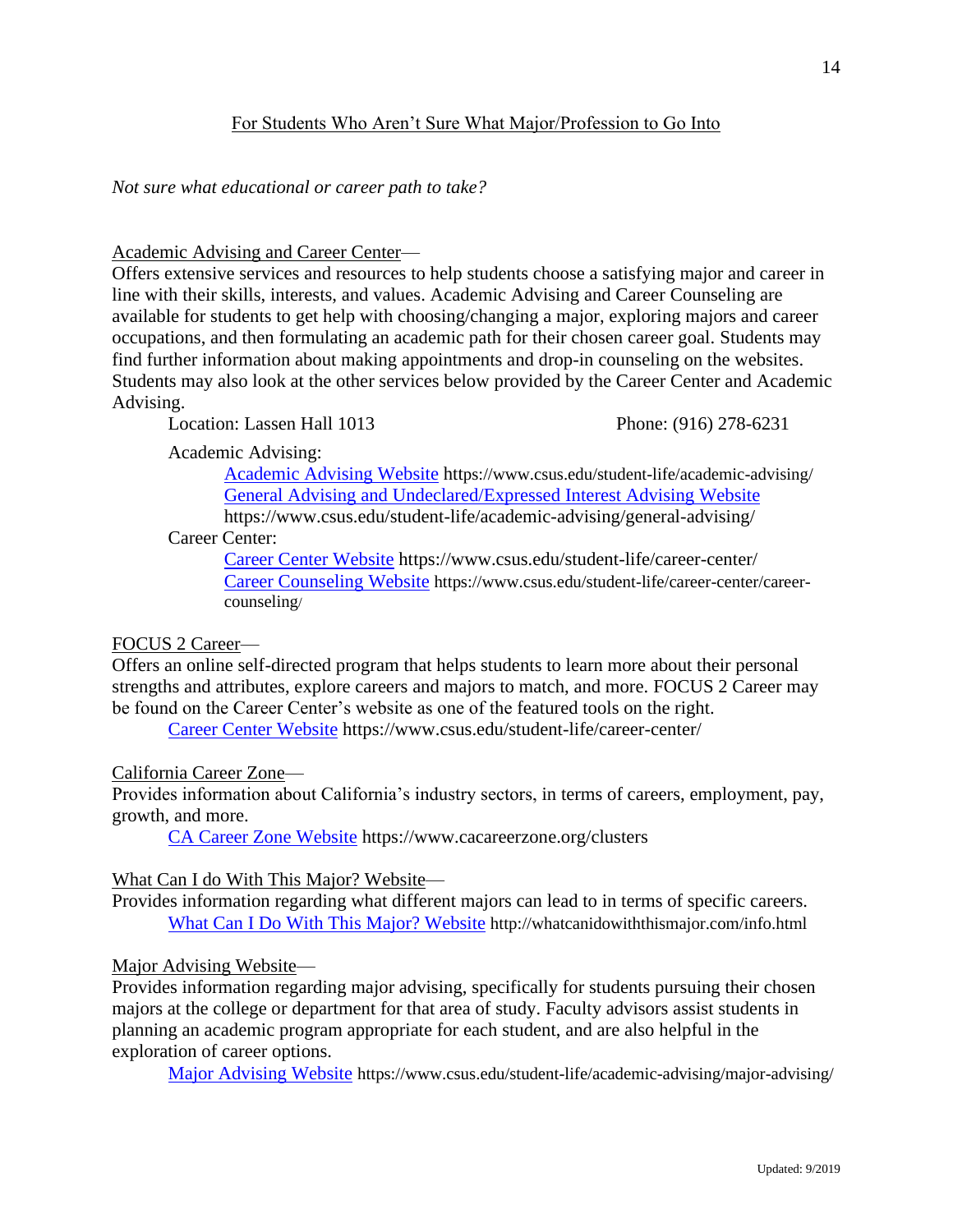# For Students Who Would Like a New or Greater Academic Challenge

*Want to really challenge yourself or learn in a new way?*

Community Engagement Center (CEC)—

Works with faculty to create courses with service learning to help students deepen their understanding of course content and gain professional skills and connections by participating on or off-campus with community partners, which may include businesses, non-profits, or government agencies. Students learn at the start of the semester whether their course will include service learning, and in the near future the live schedule of courses will indicate when a faculty member will use service learning, so that interested students can directly choose.

Location: University Library 4028 Phone: (916) 278-4610 [Service Learning Website](https://www.csus.edu/experience/anchor-university/community-engagement-center/service-learning.html) https://www.csus.edu/experience/anchor-university/communityengagement-center/service-learning.html

Study Abroad Programs (through International Programs and Global Engagement)— Offer exciting educational opportunities for students to take courses in another country while earning course credit.

Location: Library 1001 Phone: (916) 278-6686 [Study Abroad Website](https://www.csus.edu/international-programs-global-engagement/study-abroad/) https://www.csus.edu/international-programs-global-engagement/studyabroad/

## ROTC (Reserve Officer Training Corps)—

Offers the chance to earn a college degree while working toward becoming an officer in the United States Air Force or Army. ROTC programs will open doors to exciting opportunities, enrich the students' college experience, help them to achieve their goals, develop leadership and teamwork skills, and jumpstart a rewarding career right after graduation.

Air Force ROTC: Location: Yosemite Hall 122 Phone: (916) 278-7315 [AF ROTC Website](https://www.csus.edu/academic-affairs/air-force-rotc/) https://www.csus.edu/academic-affairs/air-force-rotc/ Army ROTC: Location: Yosemite Hall 157 Phone: (916) 278-2635 [Army ROTC Website](https://www.csus.edu/academic-affairs/army-rotc/) https://www.csus.edu/academic-affairs/army-rotc/

#### General Education Honors Program—

Provides a challenging and innovative general education learning experience to freshmen and incoming transfer students, with smaller class sizes and individualized attention from professors, who teach in a way to promote discussion, integrative learning, and a global perspective. The Program offers a community of learners, lounge to meet and study, and more. Further information and eligibility requirements are on the website.

Location: Academic Information Resource Center 4002 Phone: (916) 278-2804 [GE Honors Website](https://www.csus.edu/undergraduate-studies/honors-program/) https://www.csus.edu/undergraduate-studies/honors-program/

#### Business Honors Program—

Offers to students with junior class standing a program with an integrative learning environment that challenges students in enterprise planning, problem solving, and decision making, and equips students with the managerial skills and knowledge sets that embody the best of business practices. Students will have smaller classes with a cohort of their peers and faculty mentors. Further information and eligibility requirements are on the website.

Phone: (916) 278-6463

[Business Honors Website](https://www.csus.edu/college/business-administration/undergraduate/business-honors.html) https://www.csus.edu/college/businessadministration/undergraduate/business-honors.html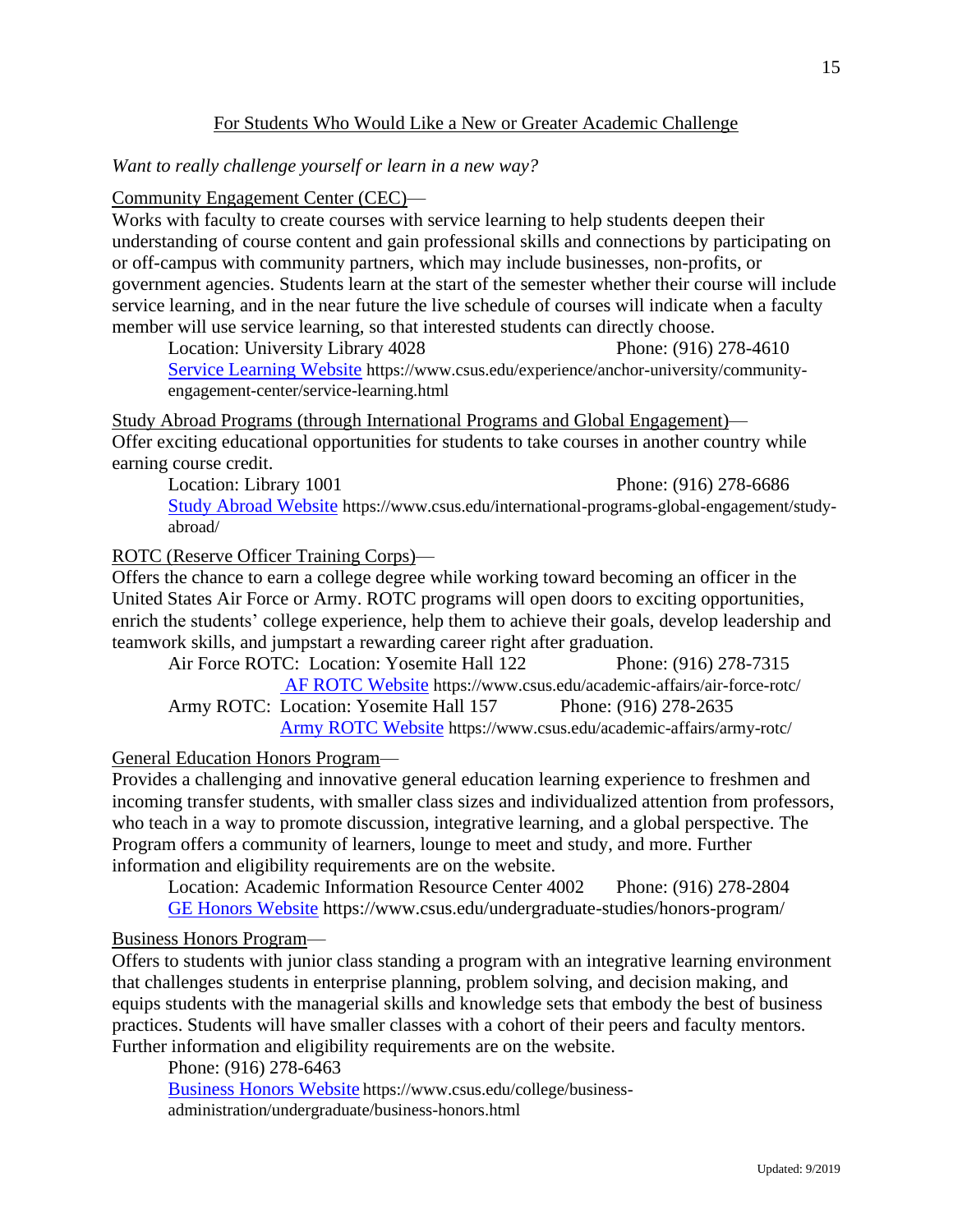# For Students Who Would Like a Greater College Experience

*Want to better connect with the campus, make friends, experience new things, have fun, gain valuable experience, get encouragement and support, learn in ways outside the classroom, and develop leadership and communication skills?* 

# Associated Students, Inc. (ASI)—

Serves as the official governing body of Sacramento State and provides the framework for students to become engaged in campus life through participating in student government, joining campus committees, advocating for higher education, planning and promoting ASI events, joining clubs and organizations, and attending university events and activities.

Location: University Union, Third Floor 3250 Phone: (916) 278- 6784 [ASI Government Website](http://www.asi.csus.edu/student-government/) http://www.asi.csus.edu/student-government/

# Sacramento State Campus Calendar of Events—

Provides listings of upcoming events, including movies, concerts, recreational activities, club and program events, comedy showcases, lectures, performing arts, gallery showings, and more. [Campus Calendar Website](http://calendar.csus.edu/) http://calendar.csus.edu/

## Sacramento State Athletics—

Hosts athletic competitions for the many Sac State sports teams. Admission is free for Sac State students, faculty, and staff to Hornet athletic events during the regular season.

[Hornet Sports Website](file:///F:/Student%20Services/CSUS%20Student%20Resources/Hornet%20Sports%20Website:) http://www.hornetsports.com/landing/index

# Student Organizations and Leadership (SOL)—

Helps students to get involved in campus life through numerous clubs and organizations, including those that are academic, cultural, fraternal, honorary, political, professional, recreational, religious, service, social, sports, and special interest in nature.

Location: University Union, Second Floor 2035 Phone: (916) 278-6595 [SOL Website](https://www.csus.edu/student-life/student-organizations/) https://www.csus.edu/student-life/student-organizations/

# State Hornet Newspaper—

Provides a daily online publication during the academic year for students, with a newsletter with a weekly roundup of State Hornet coverage (just join the mailing list), and also the opportunity for students to gain experience in reporting and other aspects of news publication.

Location: Del Norte Hall 1006 Phone: (916) 278-6584 [State Hornet Newspaper Website](https://statehornet.com/) https://statehornet.com/

# KSSU Radio—

Provides regular programming for the campus, including a range of different radio personalities and music genres, interviews, and broadcastings for Hornet athletic events, and more. Students interested in volunteering may help out with events or deejay an on-air show for the station.

Location: The Union, First Floor (ASI Hot Spot) Phone: (916) 278-3343 [KSSU Radio Website](http://www.kssu.com/) http://www.kssu.com/

# UNIQUE—

Offers students the volunteer opportunity to plan, promote, and produce quality campus events such as concerts, lectures, performing arts, and multi-cultural programs.

Location: University Union, Third Floor 3216 Phone: (916) 278-3928 [Unique Website](https://theuniversityunion.com/unique) https://theuniversityunion.com/unique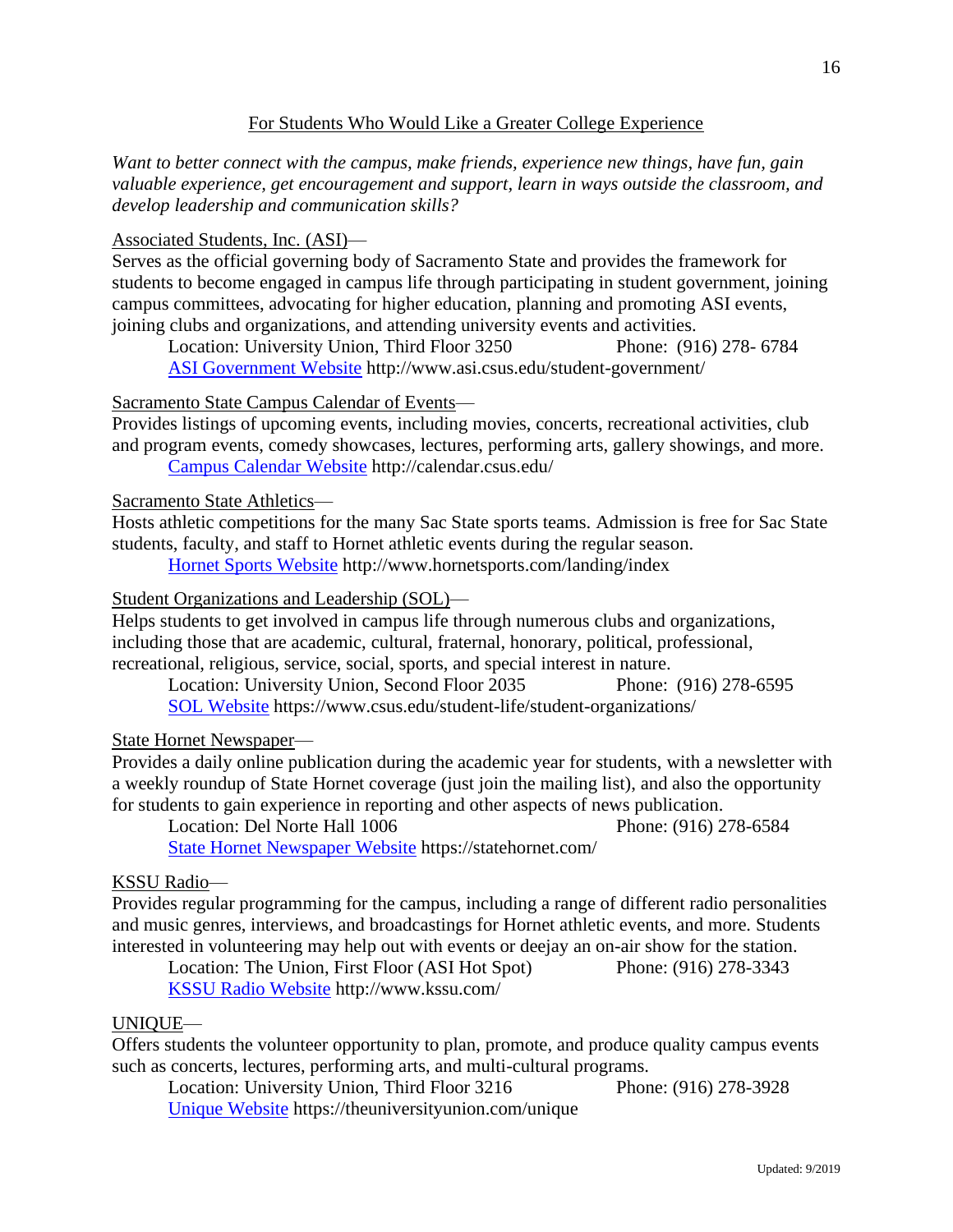# Community Engagement Center (CEC)—

Offers students opportunities to develop the skills necessary to become engaged citizens in their communities by volunteering in a number of ways, including the Sac State Volunteers and Alternative Break programs for one-day or longer service projects held throughout the year in the community.

Location: University Library 4028 Phone: (916) 278-4610 [CEC Community Service Volunteering Website](https://www.csus.edu/experience/anchor-university/community-engagement-center/internal/community-service.html) https://www.csus.edu/experience/anchoruniversity/community-engagement-center/internal/community-service.html

## Executive Trainers Program (ETP)**—**

Strives to create an atmosphere of caring and directed support that enhances the student success experience and degree attainment. The program includes: campus navigational and hospitality services, student welcome support activities and guidance, course and job shadowing/trainer interventions, mentoring, civic engagement opportunities, and graduate and post-graduate workshops to promote student success.

Location: Lassen Hall 2205 Phone: (916) 278-6183

# Multi-Cultural Center (MCC)—

Encourages cultural understanding and awareness and action on the important issues and concerns of our communities through campus events, programs, and volunteer and personal development opportunities for students. MCC also offers a welcoming place for students to come in, hang-out or study, and learn more about themselves and others.

Location: Library 1010 Phone: (916) 278-6101

[MCC Website](https://www.csus.edu/student-affairs/centers-programs/diversity-inclusion/multicultural-center.html) https://www.csus.edu/student-affairs/centers-programs/diversityinclusion/multicultural-center.html

# One World Initiative (OWL)—

Offers events and activities to inform and prepare world citizens, each year centered on a chosen theme. Students, faculty, and staff may participate in the One World Initiative each year in different ways, such as attending events or planning events.

Location: Sacramento Hall 234 Phone: (916) 278-5344 [OWL Website](https://www.csus.edu/undergraduate-studies/one-world-initiative/) https://www.csus.edu/undergraduate-studies/one-world-initiative/

# Male Empowerment Collaborative (MEC) —

Helps to improve the retention and graduation rates of male students who are less likely to stay in and graduate from college (in contrast to female students), by offering opportunity for personal self-discovery and growth through mentorship, dialogue, guidance, and support to connect more fully to the campus community and services.

Location: Lassen Hall 2205 Phone: (916) 278-6183 [MEC Website](https://www.csus.edu/student-affairs/retention-academic-success/male-empowerment-collaborative.html) https://www.csus.edu/student-affairs/retention-academic-success/maleempowerment-collaborative.html

# Women's Resource Center (WRC)—

Offers programs, events, and workshops to challenge sexism and promote gender equity. Students may come in to hang-out, socialize, study, or to learn more, inquire about volunteering, and/or attend events.

Location: University Union, Second Floor 2250 Phone: (916) 278-7388 [WRC Website](https://www.csus.edu/student-affairs/centers-programs/diversity-inclusion/womens-resource-center.html) https://www.csus.edu/student-affairs/centers-programs/diversityinclusion/womens-resource-center.html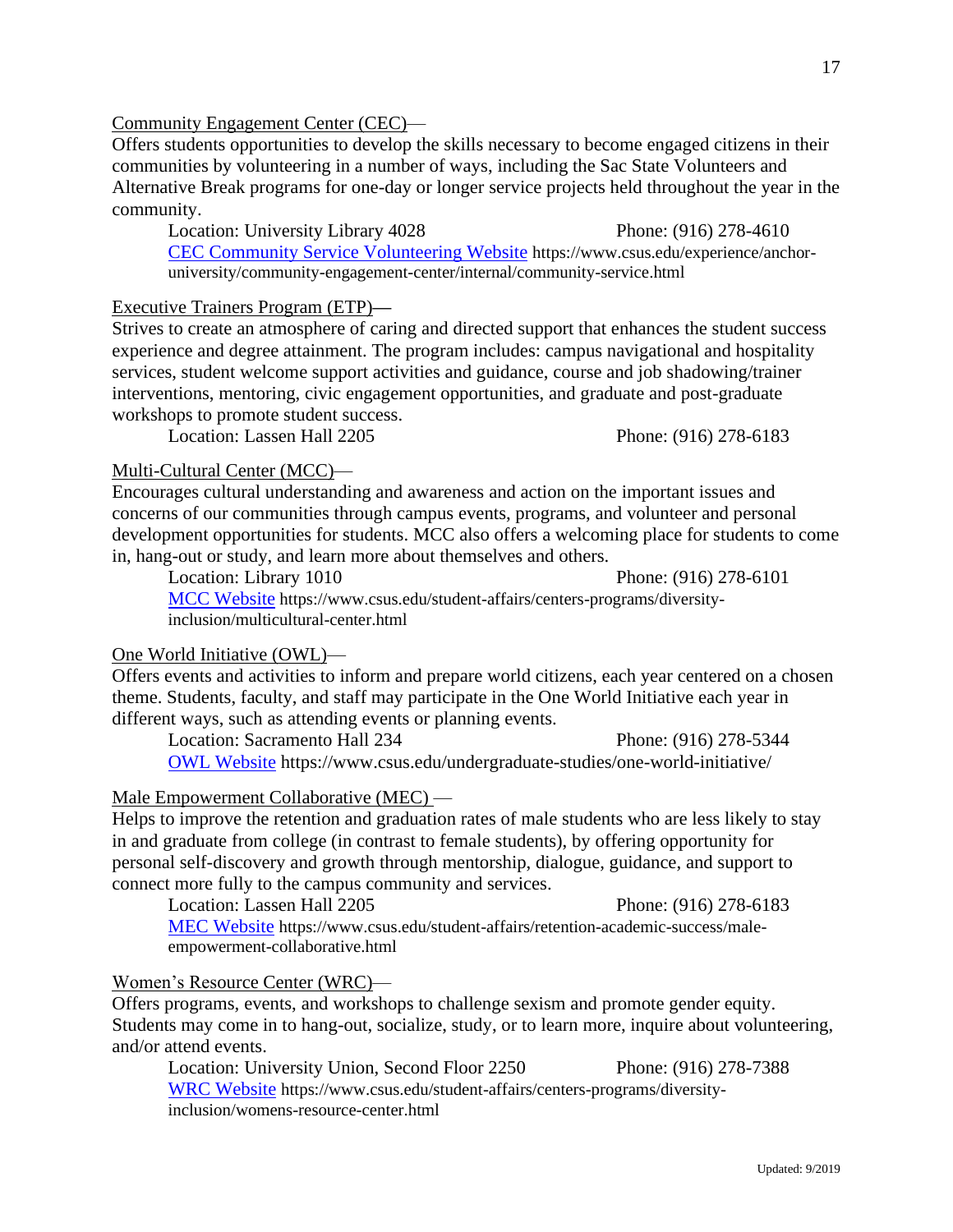# For Students Who Would Like a Mentor

*Want someone to guide, support, and encourage you in your college journey?*

Sacramento State "U" Mentor Program—

Pairs students with faculty, staff, alumni, and graduate and upper-division students who serve as mentors that work one-on-one with students to ensure their success at Sac State and build connection, community, and sense of belonging.

[U Mentor Website](https://www.csus.edu/student-affairs/centers-programs/degrees-project/u-mentor.html) https://www.csus.edu/student-affairs/centers-programs/degrees-project/umentor.html

Students may also check regarding mentoring opportunities with the many campus programs and organizations, listed in the pages before and after this one. Specific departments and areas of study may have mentoring programs or opportunities, as well.

# For Students Who Would Like an Internship

*Want to take advantage of opportunities to strengthen as a student and professional?*

Career Center Internship Services—

Offers tools and resources to help students identify and obtain an internship, where they can gain industry experience, develop professional skills, and make valuable connections that could lead to employment in career paths they seek. Internships may be full- or part-time, on or off campus, paid or unpaid, and for units or not. The website provides further information, including links to the Jobs and Internship Handbook, Handshake Job Search Portal, and the CA Internship Network, described to follow. Students may come by during the drop-in hours posted on the website or call/come in to schedule an appointment for Career Counseling to get help with cover letters and resumes, internship search strategies, interviewing preparation, and more.

Location: Lassen Hall 1013 Phone: (916) 278-6231 [Internship Services Website](https://www.csus.edu/student-life/career-center/internships/) https://www.csus.edu/student-life/career-center/internships/ [Career Counseling Website](https://www.csus.edu/student-life/career-center/career-counseling/) https://www.csus.edu/student-life/career-center/career-counseling/

Handshake Job Search Portal—

Provides an online job board for students to post their resume and search for internships, volunteer work, and co-operative education positions, as well as full- or part-time jobs. [Handshake Job Search Website](https://www.csus.edu/student-life/career-center/jobs/) https://www.csus.edu/student-life/career-center/jobs/

#### California Internship Network—

Provides information for students to find part-time paid internships throughout California. [CA Internship Network Website](https://www.calinterns.org/for-students/) https://www.calinterns.org/for-students/

#### Center for California Studies—

Offers students valuable opportunities for civic education and leadership development through public service internships.

Location: Tahoe Hall 3046 Phone: (916) 278-6906 [Center for California Studies Internships Website](https://www.csus.edu/center/center-california-studies/internship-opportunities.html) https://www.csus.edu/center/centercalifornia-studies/internship-opportunities.html

Students may also check with their department, the majority of which house an internship program for the major or field of study, or check for internships opportunities with the many campus programs and organizations—just ask.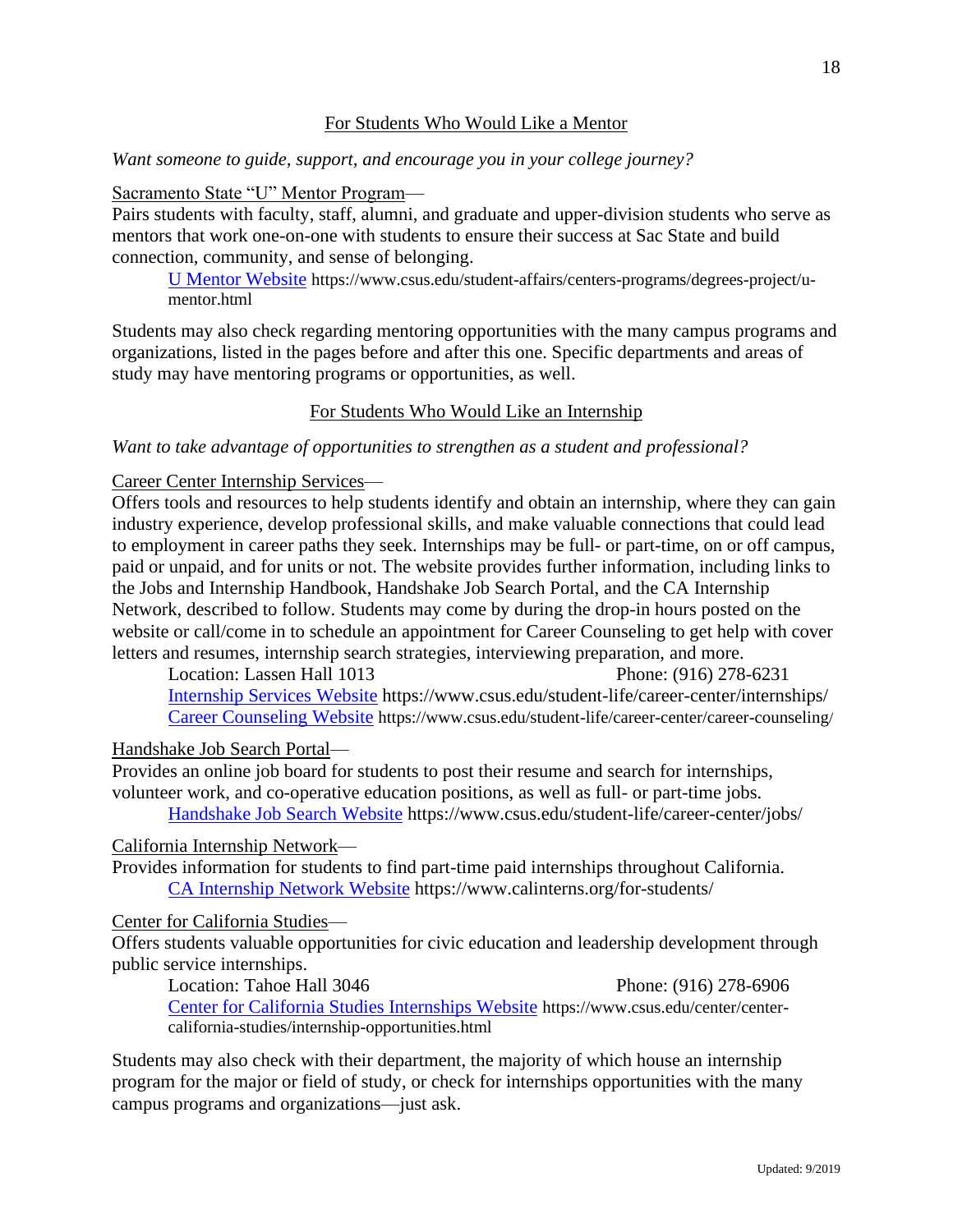# For Students Wanting to Maintain Health and Wellness

*Your health and wellness are always important…*

Student Health and Counseling Services (SHCS)—

Provides health services to students that include: illness and injury care, birth control, immunizations, physical exams, pregnancy testing, STD/STI testing and treatment, vision care, X-ray and lab services, a pharmacy to fill prescriptions, and other health services. All currently enrolled students with proof of ID are eligible to access services (health fees are paid as a part of tuition costs). Additional fees may apply to specialty services, procedures, pharmaceuticals, vaccines, and supplies received at SHCS.

Location of SHCS: The WELL Phone: (916) 278-6461 Location of Primary Care: The WELL, Second Floor Location of Urgent Care: The WELL, First Floor [SHCS Website](https://www.csus.edu/student-life/health-counseling/) https://www.csus.edu/student-life/health-counseling/

Students seeking care for routine medical services and appointments: Can make appointments by calling or walking into SHCS, or going to the website and clicking on the Patient Portal link on the SHCS website.

Students requiring prompt medical attention for injuries or illnesses that are not lifethreatening (such as minor wounds or burns, sprains, cold or flu symptoms, and asthma): Can go to the Patient Portal on the website to make a same day appointment, or be seen on a walk-in basis at the Urgent Care Clinic during its hours of operation (or call the After Hours Nurse Advice Line at the SHCS phone number above).

*Students with medical emergencies should contact 911 immediately.*

Wellness Education (through SHCS)—

Offers programs, services, workshops, and more information regarding mental wellness and suicide prevention, sexuality and reproduction, diet and nutrition, healthy relationships, and alcohol, tobacco, and drug use. Students may call or drop by to make an appointment or do so through the SHCS Patient Portal to talk one-on-one with a health educator and get questions answered, arrange to do a peer nutrition visit, or see an athletic trainer for physical therapy related to muscles, joints, and back, leg, or other injuries. Students may also come by to pick up condoms, obtain information, and more.

Location: The WELL, First Floor Room 1011 Phone: (916) 278-5422 [Wellness Education](https://www.csus.edu/student-life/health-counseling/wellness-education/) Website https://www.csus.edu/student-life/health-counseling/wellnesseducation/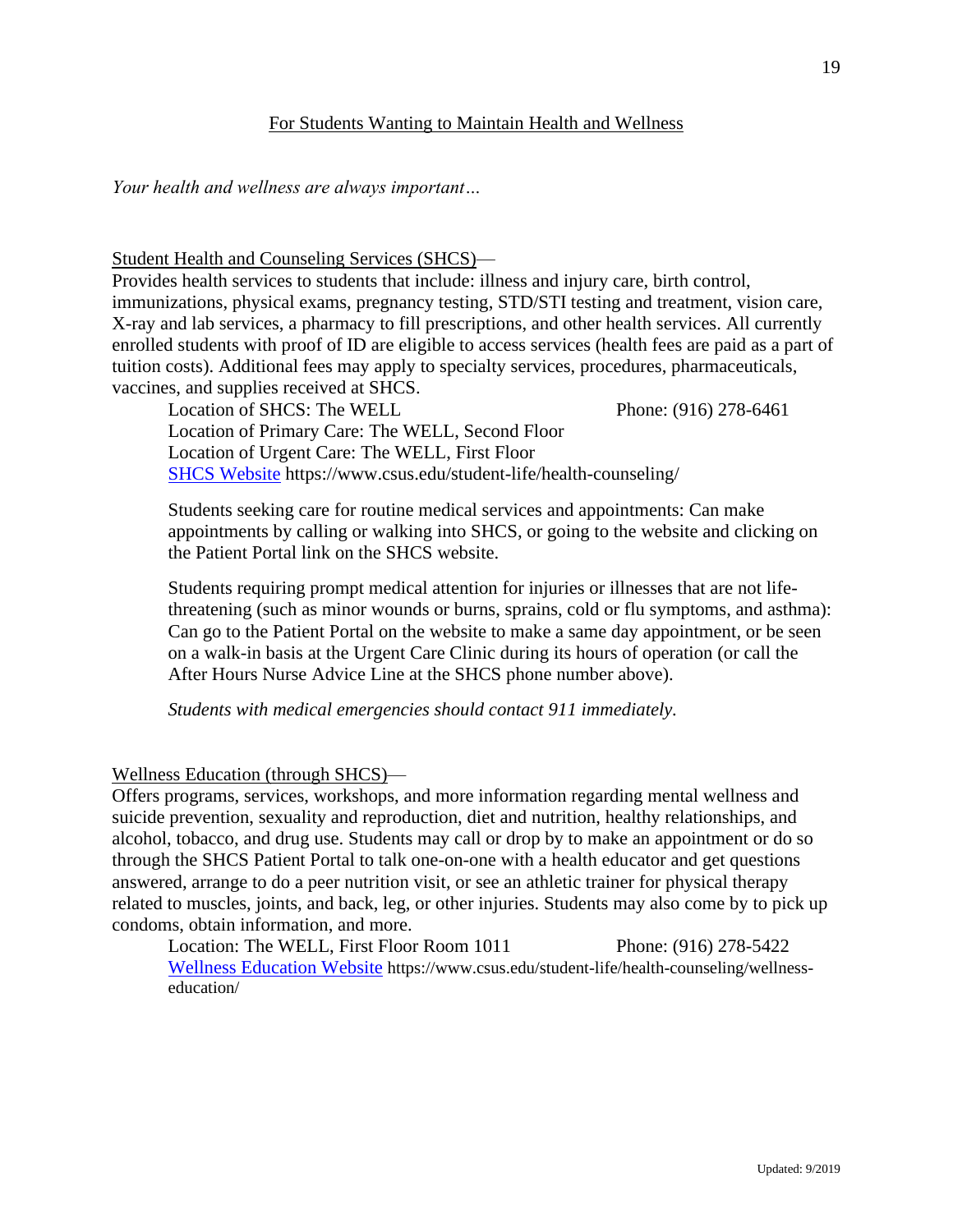# For Students Wanting to Maintain Physical Fitness and an Active Lifestyle

*The mind-body connection is important. Do you want to balance your studies with exercise, sports, and outdoor recreation?*

## The WELL—

Offers a variety of facilities for students at all levels of fitness to play sports, use the cardio and weight machines or indoor track, enjoy the rock-climbing wall, or hang-out and socialize. Membership costs are included in student enrollment fees, with possible additional costs for such things as fitness and wellness classes, personal trainers, intramural sports, group recreational activities, fitness assessment, and special events.

Location: South End of Campus Phone: (916) 278-9355 [WELL Website](https://thewellatsacstate.com/) https://thewellatsacstate.com/

## Sacramento State Sports Program—

Offers students the opportunity to develop sports and leaderships skills through a variety of sports clubs and recreation clubs. Sports clubs compete against other universities in leagues and conferences at the local, regional and national level. Recreation clubs meet on a weekly basis and host local and regional events, and more.

Location: University Union, Second Floor 2305 (SOL Office) Phone: (916) 278-6595 [Sports Program Website](https://www.csus.edu/student-life/student-organizations/sports-recreation/) https://www.csus.edu/student-life/student-organizations/sportsrecreation/

#### Peak Adventures—

Offers an outdoor recreation program dedicated to getting students started in outdoor adventures through a full-service bike shop, equipment rentals, an on-campus ropes course, and an array of adventure outings guaranteed to boost confidence in the outdoors.

Location: The Union, First Floor (entrance outside the Union by Starbucks) Phone: (916) 278-6321

[Peak Adventures Website](http://www.peakadventures.org/) http://www.peakadventures.org/

#### Sacramento State Aquatic Center—

Facilitates student access to Lake Natoma where students can water ski, wakeboard, sail, jet ski, windsurf, kayak, canoe, or join a competitive rowing or crew team. Equipment rentals are available.

Phone: (916) 278-AQUATIC (2842) Location: 1901 Hazel Avenue, Gold River, CA 95670 [Acquatic Center Website](http://www.sacstateaquaticcenter.com/) http://www.sacstateaquaticcenter.com/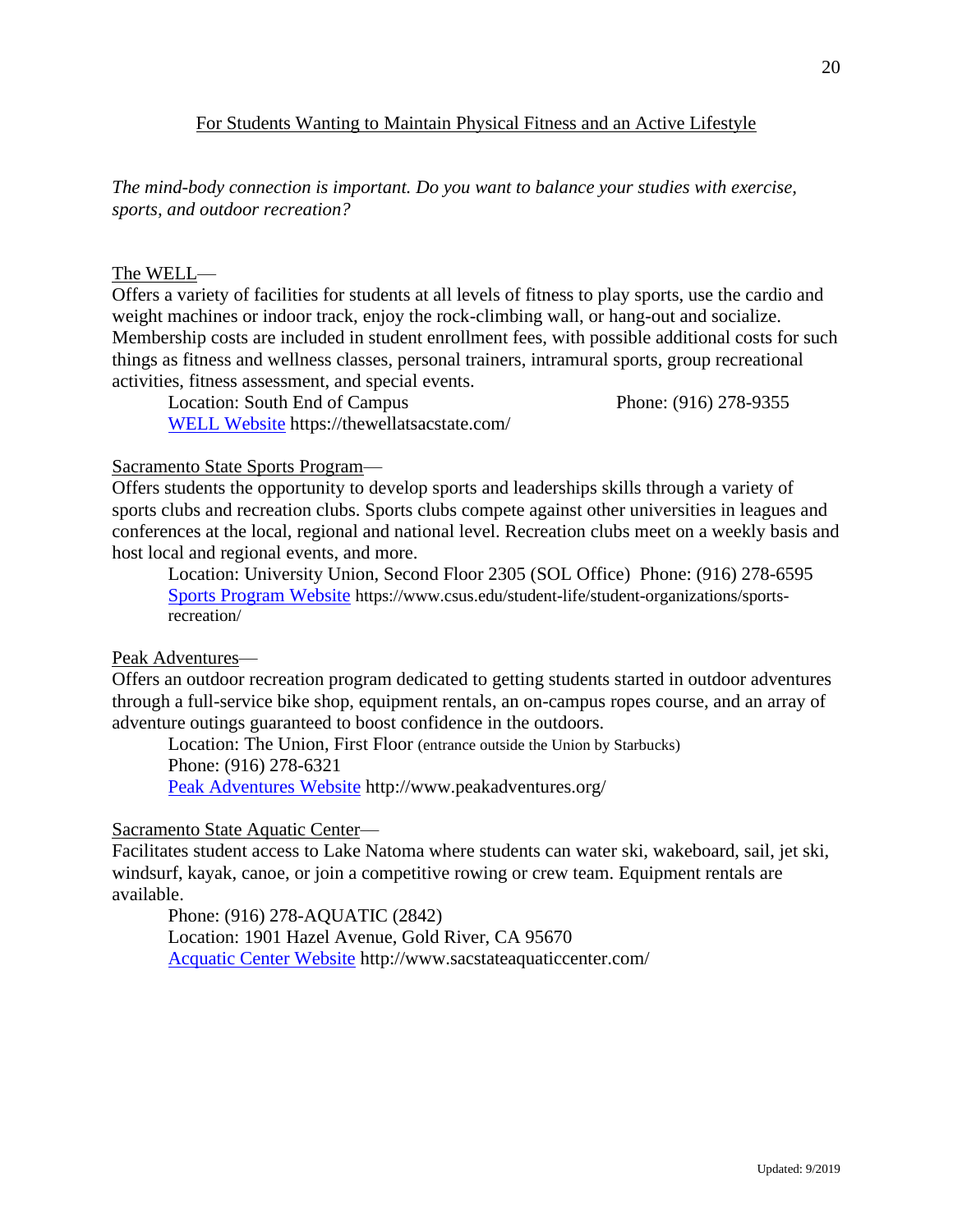# For Students Dealing with Stress, Problems, or Crisis

*Are you struggling with stress or something going on in your life? We want to help.*

## Counseling (Student Health and Counseling Services)—

Helps students to cope with such things as stress, academic difficulties, cultural adjustment, relationship issues, anxiety, depression, bereavement, post-traumatic symptoms, questioning sexuality and coming out, eating disorders, addiction and alcohol abuse. The privacy and confidentiality of all who use Counseling Services is maintained fully within the bounds of law and professional ethics.

Location of Counseling Services: The WELL, Second Floor Phone: (916) 278-6461 Location of Urgent Care Clinic: The WELL, First Floor [Counseling Services Website](https://www.csus.edu/student-life/health-counseling/counseling/) https://www.csus.edu/student-life/health-counseling/counseling/

*Students in an immediate crisis* should contact 911 or the Suicide Hotline at 1-800-273- TALK (8255).

Students with urgent concerns who would like to see someone right away may walk in to receive counseling at the Urgent Care Clinic (WELL, First Floor) any time during its hours of operation or call to speak with the After Hours Nurse at: (916) 278-6461.

Students who want to receive counseling or explore if counseling is right for them may schedule an appointment by calling or coming in Counseling Services, or going online through the Patient Portal. This typically begins with a consultation appointment, where the student can talk about their concerns and receive support and feedback. Many students find that they feel better and their needs are met in just one session. Students who want to continue counseling may choose individual counseling in follow-up single session appointments (to meet their needs in the moment) or short-term individual therapy (more than one session with the same mental health clinician). Students may also join group therapy (with five to ten other students): There is a diversity of groups (including those for men, women, LGBT students, international students, and undergraduate students) and topics (including groups for anxiety, anger management, mindfulness and meditation, creating good habits, coping with loss, improving relationships, and surviving family dysfunction).

# CARES (Crisis Assistance and Resource Education Support)—

Provides support to students who are experiencing unique challenges to their education or are in crisis. CARES gives referrals to campus and community resources and follow-up support to address a variety of issues, including but not limited to: transportation barriers, mental or physical health and wellness, and financial, housing, and food struggles. The website also includes many online resources for students regarding financial aid and employment, food security, and housing security. *Help is just a visit, a phone call or an email away.*

Location: University Union, First Floor 1260 Phone: (916) 278-5138 CARES [Website](https://www.csus.edu/student-affairs/crisis-assistance-resource-education-support/) https://www.csus.edu/student-affairs/crisis-assistance-resource-educationsupport/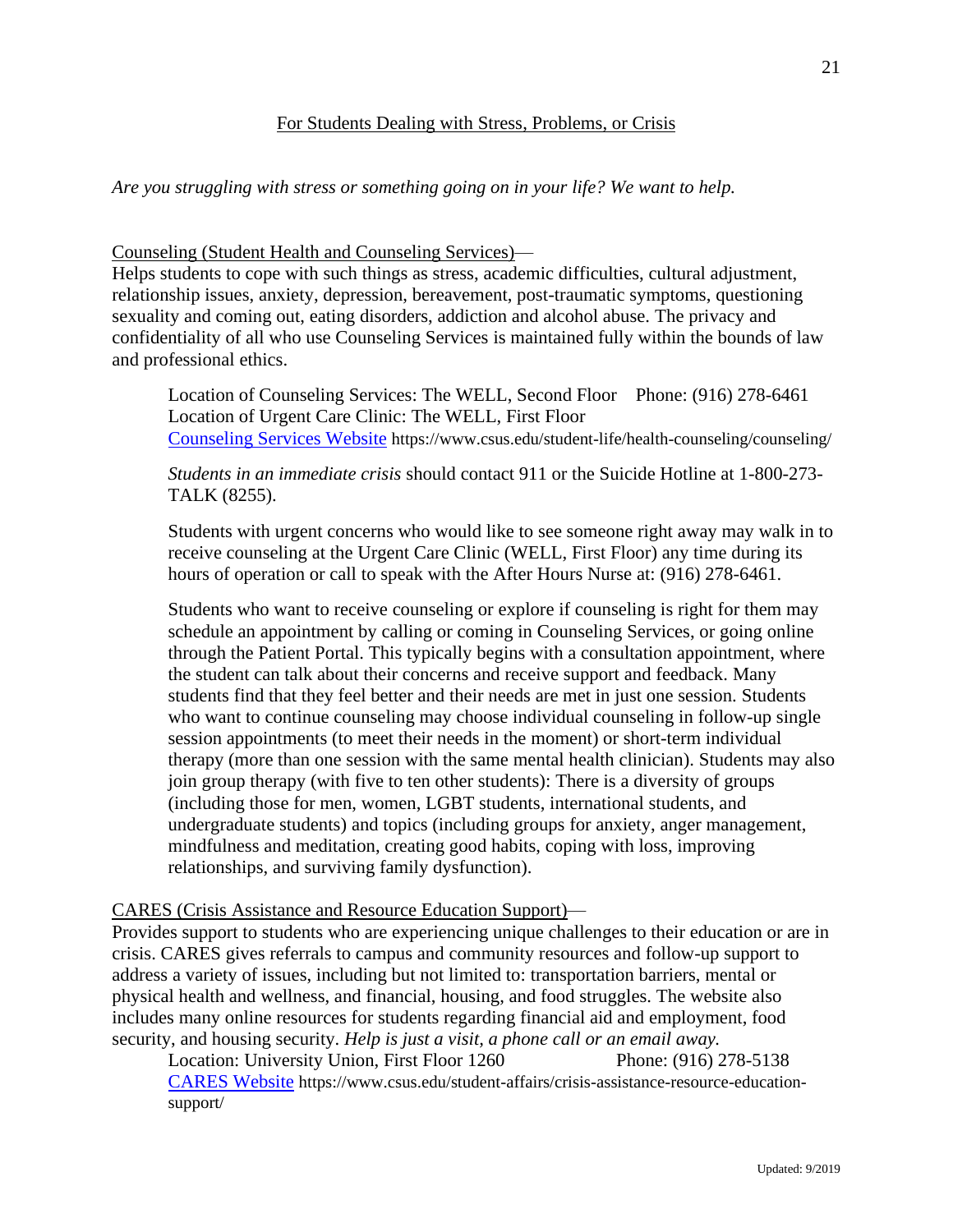# For Students in Need or in a Jam

*You have people on campus wanting to help…*

CARES (Crisis Assistance and Resource Education Support)—

Provides support to students who are experiencing unique challenges to their education or are in crisis. CARES gives referrals to campus and community resources and follow-up support to address a variety of issues, including but not limited to: transportation barriers, mental or physical health and wellness, and financial, housing, and food struggles. The website also includes many online resources for students regarding financial aid and employment, food security, and housing security. *Help is just a visit, a phone call or an email away.*

Location: University Union, First Floor 1260 Phone: (916) 278-5138 [CARES Website](file:///E:/Student%20Services/CSUS%20Student%20Resources/CARES%20Website:) https://www.csus.edu/student-affairs/crisis-assistance-resource-educationsupport/

[Basic Needs Additional Resources for Financial, Food, and Housing Security Website](https://www.csus.edu/student-affairs/crisis-assistance-resource-education-support/resources.html) https://www.csus.edu/student-affairs/crisis-assistance-resource-education-support/resources.html

Student Emergency Grant—

Assists students who experience a financial emergency/unanticipated expenses that cannot be resolved through financial aid, scholarships, loans, or other financial aid forms, and this is/are causing short-term financial hardship that requires immediate attention to keep the student in college. Further information and the application may be found on the website.

[Student Emergency Services Website](https://www.csus.edu/student-affairs/crisis-assistance-resource-education-support/student-emergency-services.html) https://www.csus.edu/student-affairs/crisis-assistanceresource-education-support/student-emergency-services.html

## Student Emergency Housing —

Provides short term housing assistance to students who are unexpectedly displaced from their homes. Further information and the application may be found on the website.

[Student Emergency Services Website](https://www.csus.edu/student-affairs/crisis-assistance-resource-education-support/student-emergency-services.html) https://www.csus.edu/student-affairs/crisis-assistanceresource-education-support/student-emergency-services.html

## ASI Legal Services—

Offers free legal advice by appointment to students who may have legal questions or difficulties. The dates, times, and location are provided on the website.

Phone for ASI Office: (916) 278-7916

[ASI Legal Aid Website](http://www.asi.csus.edu/services/student-shop/legal-aid/) http://www.asi.csus.edu/services/student-shop/legal-aid/

Dreamer Resource Center (DRC) Immigration Clinic Legal Services—

Offers free immigration legal consultation to undocumented students, students with mixed-status families, family members and/or any student in need of the services, every Friday from 12 to 5pm. Appointments are encouraged, but not required.

Location: Riverfront Center 1022 Phone: (916) 278-7241 [DRC Services Website](https://www.csus.edu/student-affairs/centers-programs/dreamer-resource-center/services.html) https://www.csus.edu/student-affairs/centers-programs/dreamerresource-center/services.html

ASI Safe Rides Cash Back Program—

Reimburses students for up to a total of \$20 per semester for rides they take home using any ride sharing program of their choice, during the fall and spring semesters during Safe Rides time of from 9pm to 2am. Further information and requirements regarding the process are provided on the website. The program is meant to lower the incidence of drinking and driving—but also as a safety net to get students home in a time of need, such their car breaking down or a bad date.

[Safe Rides Website](http://www.asi.csus.edu/programs/safe-rides/) http://www.asi.csus.edu/programs/safe-rides/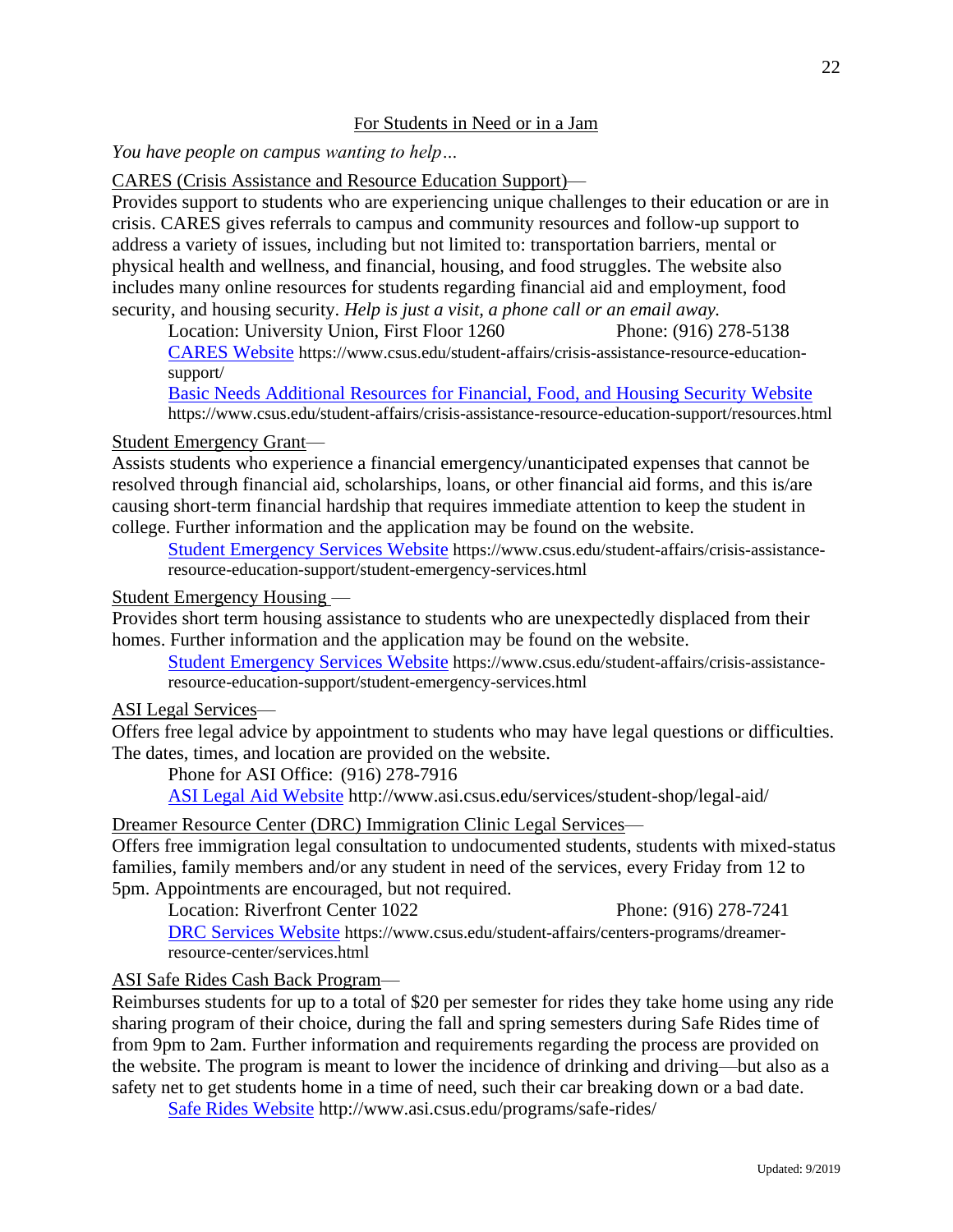# For Students with Socioeconomic and Cultural Equity Challenges in Higher Education —Cultural Background, Family Income Level, and More

## College Assistance Migrant Program (CAMP)—

Helps students from migrant and seasonal farm worker backgrounds to successfully transition from high school and graduate from the university through first year support services to develop the skills necessary to persist and graduate from college.

Location: River Front Center 1 Phone: (916) 278-7241 [CAMP Website](https://www.csus.edu/student-affairs/centers-programs/college-assistance-migrant-program/) https://www.csus.edu/student-affairs/centers-programs/college-assistancemigrant-program/

# DEGREES Project (Dedicated to Educating, Graduating, and Retaining Educational Equity Students)—

Connects students, with a focus on underrepresented students, with a variety of resources to promote their success in college, including: early intervention, academic advising, graduation support, mentoring, and referral to other valuable campus resources. Students and faculty may look on the website listed below to find DEGREES Project Advisors and Coaches and their contact information for emailing, calling, dropping by, or making an appointment to meet.

Location: Lassen Hall 2302 Phone: (916) 278-7017 [DEGREES Website](https://www.csus.edu/student-affairs/centers-programs/degrees-project/) https://www.csus.edu/student-affairs/centers-programs/degrees-project/

# Extended Opportunity Program (EOP)—

Supports incoming freshmen and transfer students from disadvantaged economic and/or educational backgrounds by providing services that include: academic advising, personal counseling, tutoring, financial aid advising, course placement and planning, learning communities, and more.

Location: Lassen Hall 2205 Phone: (916) 278-6183 [EOP Website](https://www.csus.edu/student-affairs/centers-programs/educational-opportunity-program/) https://www.csus.edu/student-affairs/centers-programs/educational-opportunityprogram/

# Faculty Student Mentor Program (FSMP)—

Offers academic and personal support to students from traditionally low-income communities through mentoring in the discipline of choice, as well as opportunities to meet other students with similar academic, cultural, and social interests. FSMP also provides assistance with study skills, time and stress management, course and major selection, and more

Location: Lassen Hall 2205 Phone: (916) 278-6183 [FMSP Website](https://www.csus.edu/student-affairs/retention-academic-success/faculty-student-mentor.html) https://www.csus.edu/student-affairs/retention-academic-success/facultystudent-mentor.html

Student Academic Success and Educational Equity Programs (SASEEP) Office— Encourages and supports students in persisting toward their educational goals to ensure the success of all students on campus while closing the achievement gap. The office has an "open door" policy—students may come on in or call.

Location: Lassen Hall 2205 Phone: (916) 278-6183 [SASEEP Website](https://www.csus.edu/student-affairs/retention-academic-success/) https://www.csus.edu/student-affairs/retention-academic-success/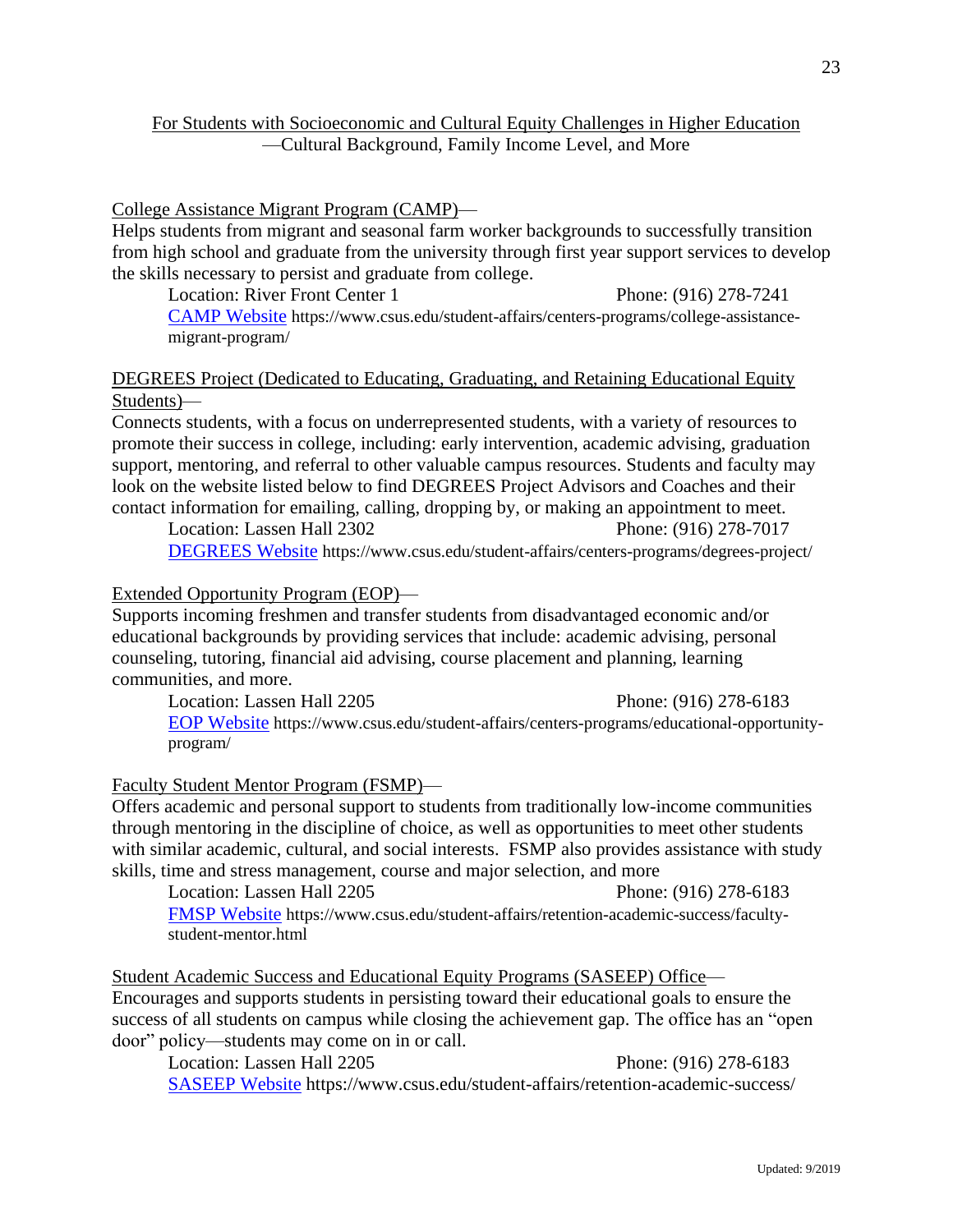Cooper-Woodson College Enhancement (CWC) Program—

Offers an Educational Equity, African American Student Retention Program. CWC helps to shape a nurturing learning environment for CWC students through faculty, staff, students, and community members who are committed to upholding the traditions represented in African American culture and creating an African-based support structure and educational experience.

Location: Amador Hall 460 Phone: (916) 278-5363 [CWC Website](https://www.csus.edu/college/social-sciences-interdisciplinary-studies/student-programs-services/cooper-woodson-college-enhancement-program/) https://www.csus.edu/college/social-sciences-interdisciplinary-studies/studentprograms-services/cooper-woodson-college-enhancement-program/

## Full Circle Project (FCP)—

Assists Asian American and Pacific Islander students through their college careers, with services that include: First Year Experience courses and learning community courses, academic advising, personal counseling, tutoring, mentoring, leadership development and service learning opportunities, and cultural enrichment activities.

Location: Library 1000 Phone: (916) 278-5172 [FCP Website](https://www.csus.edu/center/full-circle-project/) https://www.csus.edu/center/full-circle-project/

Martin Luther King, Jr. Scholars Center—

Offers a home base of support such as academic services, workshops, and events, to ensure the success of African American students or students with an interest in African American heritage in their quest toward a degree at Sac State. Students may come in to get their questions answered regarding coursework or the campus, and study or socialize in the Center.

Location: Lassen Hall 2201 Phone: (916) 278-2655 [MLK Scholars Website](https://www.csus.edu/student-affairs/centers-programs/mlk-scholars/) https://www.csus.edu/student-affairs/centers-programs/mlk-scholars/

#### Native Scholars and Transition Program (NSTP)—

Offers a program to support Native scholars through the admissions process, and transitioning into and succeeding in college, through lower-and upper-division learning communities, social and student support gatherings, cultural events, and more.

Location: Lassen Hall 2205 Phone: (916) 278-6183

[NSTP Website](https://www.csus.edu/student-affairs/retention-academic-success/native-scholars-transition-program.html) https://www.csus.edu/student-affairs/retention-academic-success/nativescholars-transition-program.html

# Project HMONG (Helping Mentor Our Next Generation)**—**

Strives to ensure the academic, career, and life success for Hmong and other underrepresented students by building a community of mentors and peers, and offering support, guidance, and encouragement, while promoting positive character development.

Location: Lassen Hall 2205 Phone: (916) 278-5877 [Project HMONG Website](https://www.csus.edu/student-affairs/retention-academic-success/project-hmong.html) https://www.csus.edu/student-affairs/retention-academicsuccess/project-hmong.html

# Serna Center—

Sponsors programs and events with a focus on the social, political, economic, historical and cultural realities and needs of Chicanxs/Latinxs students and students from other underrepresented backgrounds at Sacramento State, and works to establish a strong foundation that enriches cultural identity and develops a sense of *familia* within the campus. Students may come in to inquire about getting connected and involved on campus, or meet one-on-one to discuss scholarships, mentorship, professional development, employment, and more.

Location: River Front Center 1 Phone: (916) 278-7241 [Serna Center Website](https://www.csus.edu/student-affairs/centers-programs/serna-center/) https://www.csus.edu/student-affairs/centers-programs/serna-center/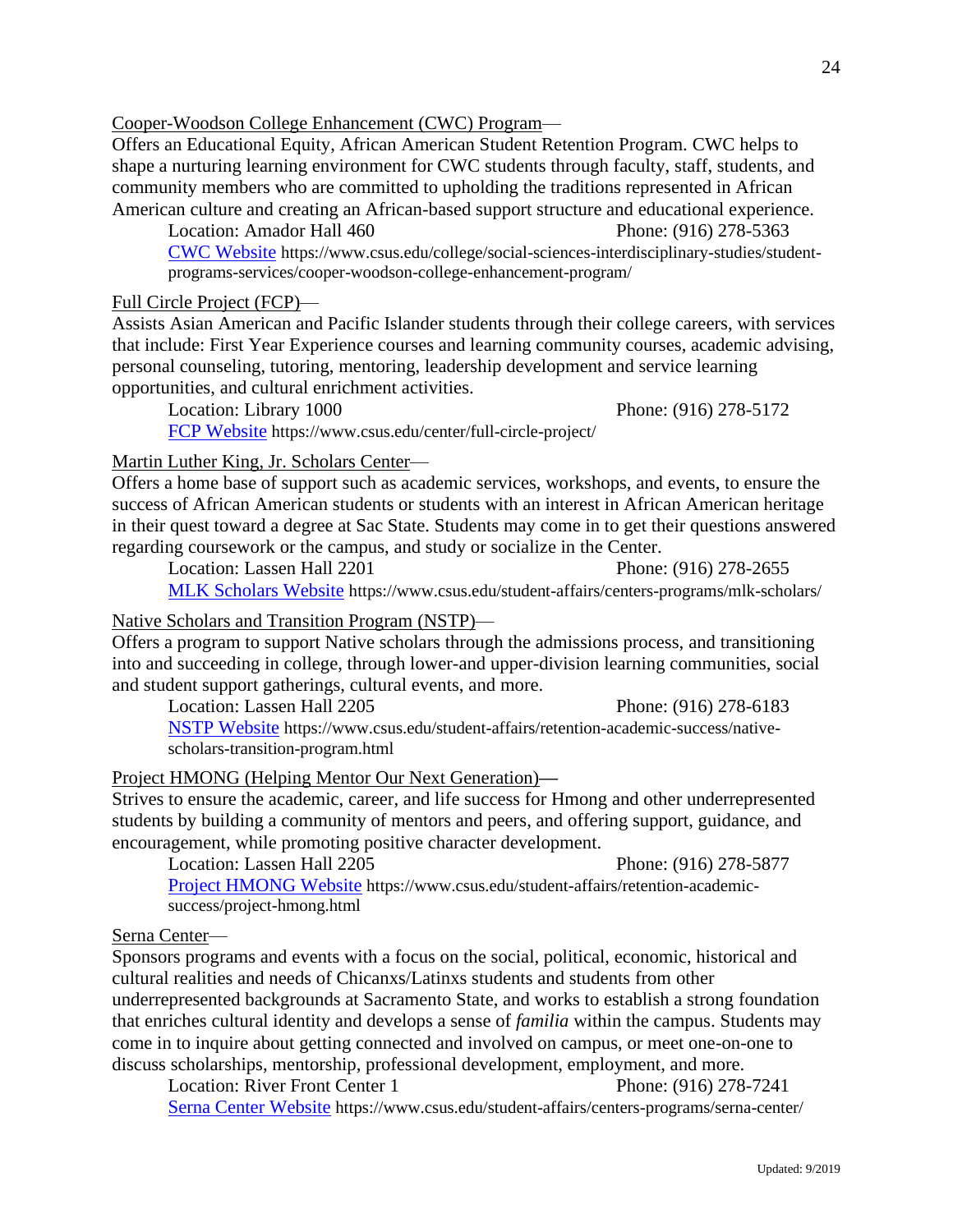College of Education Equity Program Office—

Provides advising and resources for those interested in a career in education and who are from specific student groups, such as financial aid and work study candidates, Cal Grant recipients, individuals that are first in family college students, and multilingual/multicultural learners. Services include academic advising, mentoring, assistance with scholarships and applications, and more.

Location: Eureka Hall 437 (inside the College's Student Success Center) Educational [Equity Program](https://www.csus.edu/college/education/student-support/equity-office.html) Website https://www.csus.edu/college/education/studentsupport/equity-office.html

CSU-Louis Stokes Alliance for Minority Participation (CSU-LSAMP) at Sacramento State— Strives to increase participation in Science, Technology, Engineering, and Mathematics (STEM) majors and help students to advance their education to a graduate program with services that include: one-on-one advising, research opportunities, graduate school preparation, workshops, guest speakers, and support to attend local, regional, and national conferences. Students who apply must belong to an underrepresented group in STEM fields, including any of the following: African American, Latino, Native American, and South Pacific Islander students, and first generation college students, students with disabilities, and students whose families live below the poverty line.

Phone: (916) 278-6519

[CSU-LSAMP Website](https://www.csus.edu/college/natural-sciences-mathematics/center-science-math-success/louis-stokes-alliance-minority-participation.html) https://www.csus.edu/college/natural-sciences-mathematics/centerscience-math-success/louis-stokes-alliance-minority-participation.html

#### MESA Engineering Program (MEP)—

Offers students from educationally disadvantaged backgrounds support to increase their success in their engineering or computer science studies, including: counseling, academic advising, tutoring, workshops, mentoring, opportunities for community service, a network of peer support, and a study center.

Location: Santa Clara Hall 1207 Phone: (916) 278-6699 [MEP Website](https://www.csus.edu/college/engineering-computer-science/mesa-engineering-program/) https://www.csus.edu/college/engineering-computer-science/mesa-engineeringprogram/

#### RISE Program (Research Initiative for Scientific Enhancement)—

Offers a research training program designed to cultivate talented undergraduate students interested in pursuing biomedical research careers, and help them become more competent in their scientific disciplines, confident in their laboratory skills, and resilient to adversity in the classroom and lab settings. The program provides support for hands-on research opportunities at Sac State or the UC Davis Medical Center or main campus, and career-enhancement opportunities to help students become competitive for admission to PhD programs in the biomedical fields. Students who apply must belong to an underrepresented group, including any of the following: African American, Latino, Native American, and South Pacific Islander students, and first generation college or educationally disadvantaged students, students with disabilities, and students whose families live below the poverty line.

Phone: (916) 278-6519

[RISE Website](https://www.csus.edu/college/natural-sciences-mathematics/center-science-math-success/research-initiative-scientific-enhancement.html) https://www.csus.edu/college/natural-sciences-mathematics/centerscience-math-success/research-initiative-scientific-enhancement.html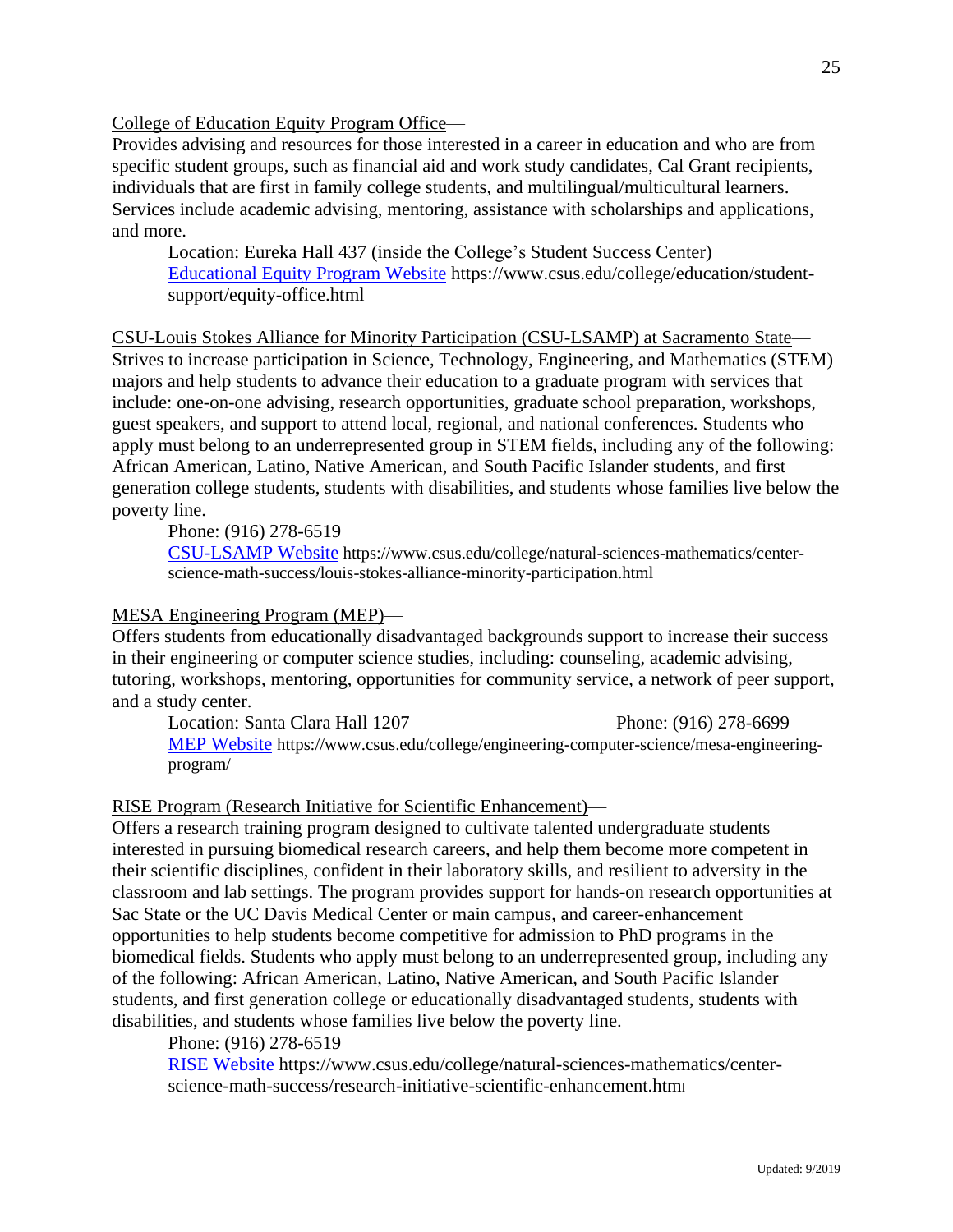Graduate Diversity Program—

Provides assistance in the form of financial, academic, and community support to disadvantaged and underrepresented students who want to pursue graduate level work.

Location: River Front Center 203 Phone: (916) 278-3834 [Graduate Diversity Program Website](https://www.csus.edu/academic-affairs/graduate-diversity/) https://www.csus.edu/academic-affairs/graduatediversity/

McNair Scholars Program—

Offers a two-year program designed to prepare students for doctoral program admission and study. Selected students must be juniors or seniors who are the first in their families to go to college, and who meet federal low-income guidelines or are a member of a traditional underrepresented group in graduate education (African American, Hispanic/Latino, Pacific Islander, or American Indian/Alaskan Native).

Location: River Front Center 203 Phone: (916) 278-5118 [McNair ScholarsWebsite](https://www.csus.edu/academic-affairs/mcnair-scholars-program/index.html) https://www.csus.edu/academic-affairs/mcnair-scholarsprogram/index.html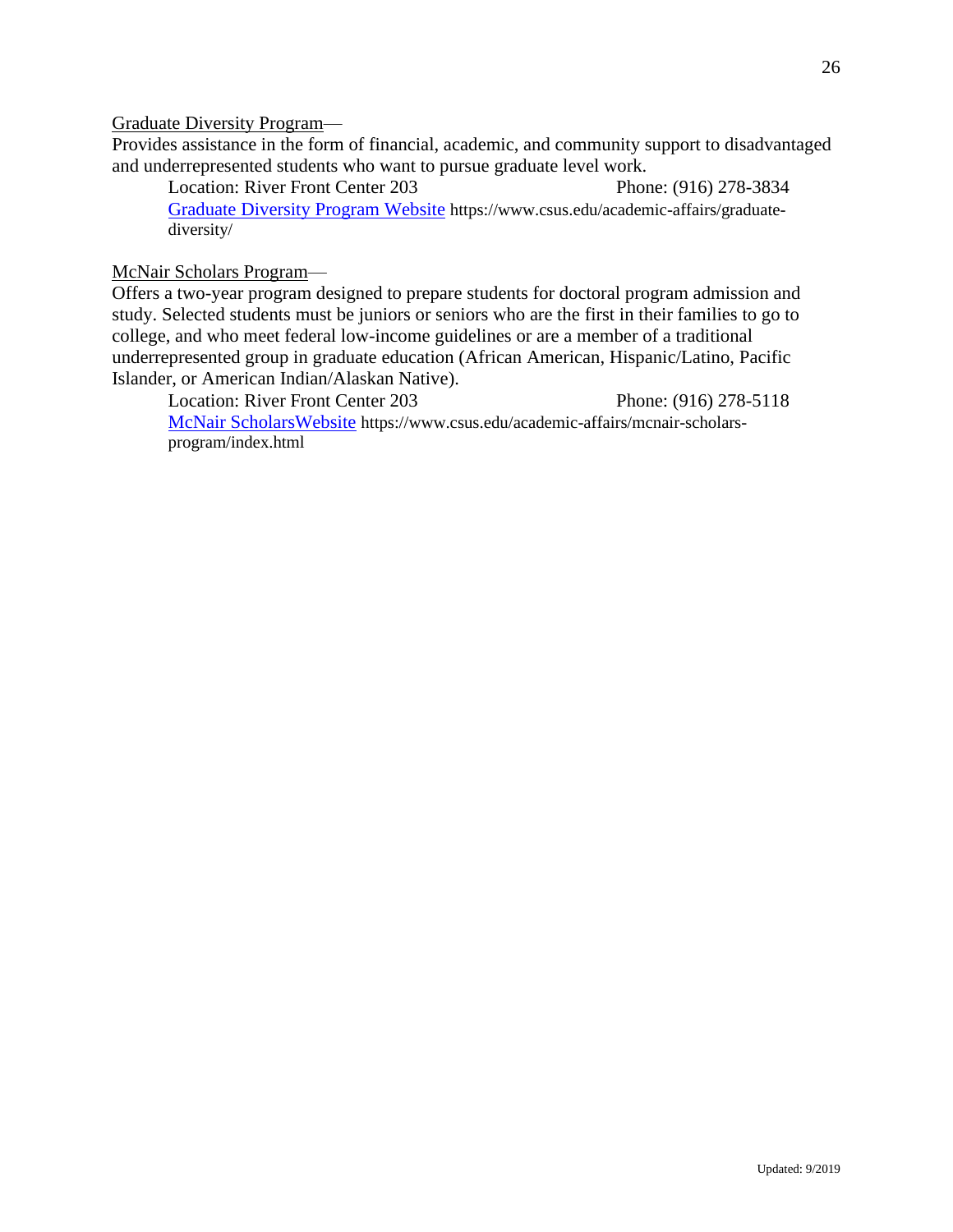# For Students with Disabilities

# Services for Students with Disabilities (SSWD)—

Offers a wide range of support services to ensure students with disabilities have equal access and opportunity to pursue their educational goals. Application instructions are provided on the website for students with mobility or other physical disabilities, blindness/visual impairment, psychological disorders/cognitive disabilities, learning disabilities, and ADD/ADHD, and students who are deaf/hard of hearing. Services and accommodations for students may include, but are not limited to: specialized educational materials, adaptive equipment, adaptive computer training and use, note-taker services, testing accommodations, consultation with faculty for students with special academic needs, library assistance, disability management advising/counseling, on-campus housing accommodation, and graduate and professional program assistance and information referrals. Students with questions and faculty with inquiries or wanting to make a referral are welcome to contact or come by the office for more information.

Location: Lassen Hall 1008 Phone: (916) 278-6955 [SSWD Website](https://www.csus.edu/student-affairs/centers-programs/services-students-disabilities/) https://www.csus.edu/student-affairs/centers-programs/services-studentsdisabilities/

# Assistive Technology Lab (ATL)—

Provides technological services to students with disabilities referred by SSWD counselors/specialists, including a lab with alternative access to computers for students with disabilities to work on coursework and a training room for students to receive instruction on the adaptive technology appropriate to the student's disability (such as screen magnification and reading, scan/read programs). The ATL also provides consultation and assistance to faculty to convert course textbooks, syllabi, exams, class web content, slides, and handouts into alternative formatted instructional materials for students (such as Braille).

Phone: (916) 278-7915

ATL Computer Lab: Academic Information Resource Center 2011 ATL Training Lab: Academic Information Resource Center 2010

# Maryjane Rees Language, Speech and Hearing Center—

Offers speech, language, and hearing services for people with communication challenges and/or cognitive disorders, including but not limited to: hearing loss, reading disorders, speech sound disorders, stuttering, cleft palate, voice disorders, and conditions associated with stroke, brain injury, concussion, progressive disorders, and other neurological impairment. Services are free to all, and those interested may get further information on the website, call, or stop by.

Location: Folsom Hall (7667 Folsom Blvd.) Room 2203 Phone: (916) 278-6601 [Center Website](https://www.csus.edu/college/health-human-services/community-services/language-speech-hearing-center.html) https://www.csus.edu/college/health-human-services/communityservices/language-speech-hearing-center.html

# TRiO Student Support Services Program (through SSWD)**—**

Provides to students with disabilities, who meet TRiO eligibility requirements and are in need of academic support to better stay and succeed in college, services that include: supplemental instruction, tutoring, adaptive equipment, readers, note-takers, proctors and test arrangements, specialized instruction materials, individualized counseling, transition coaching, assistance with graduate school admission, and more.

Location: Lassen Hall 1008 Phone: (916) 278-6955 [TRiO Website](https://www.csus.edu/student-affairs/centers-programs/services-students-disabilities/student-resources.html) https://www.csus.edu/student-affairs/centers-programs/services-studentsdisabilities/student-resources.html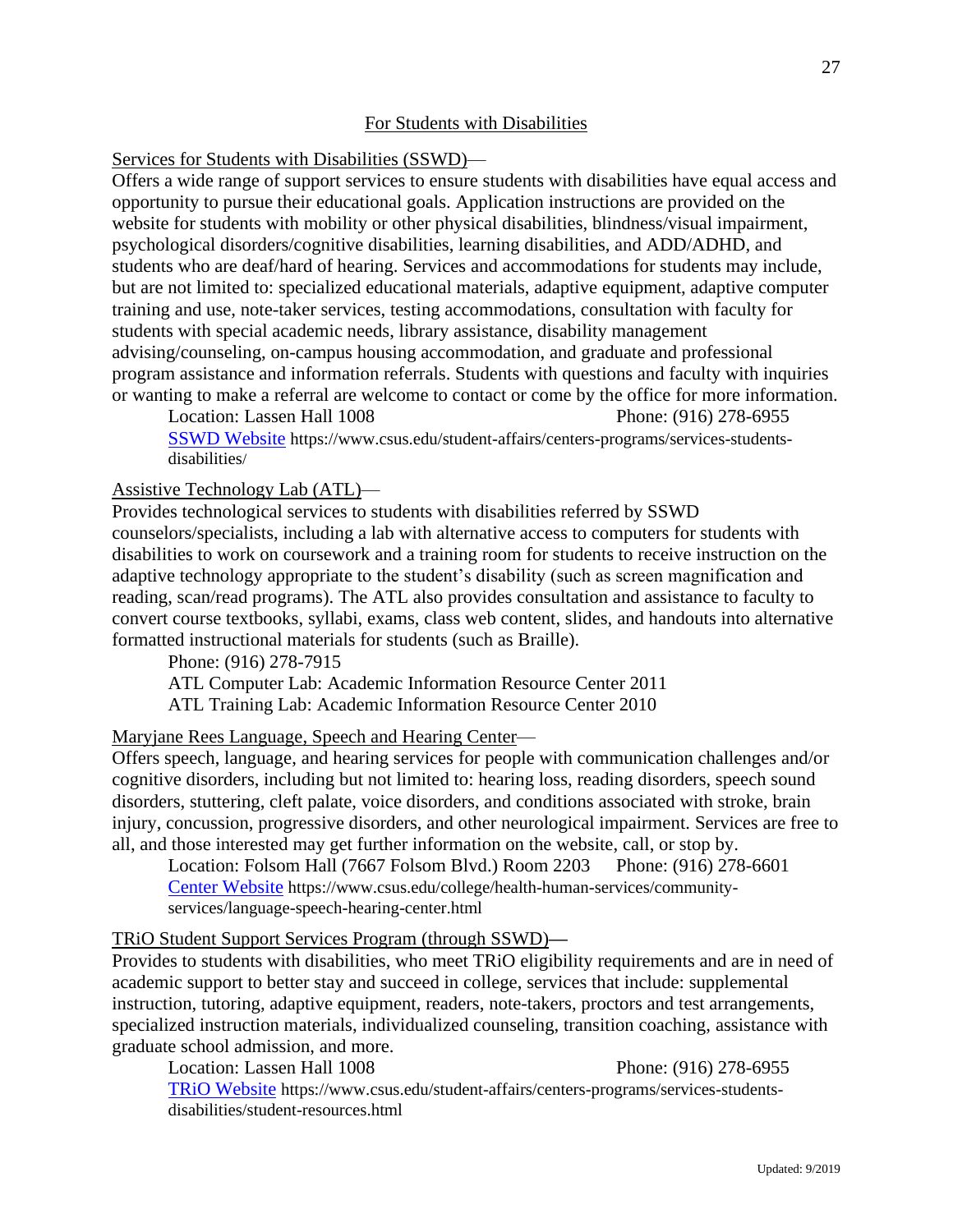# For Student-Athletes

Student-Athlete Resource Center (SARC)—

Helps student-athletes to achieve their academic goals, navigate campus procedures and policies, and understand NCAA rules and eligibility requirements, and provides services that place the welfare and development of the whole student as top priority. SARC also offers the Student-Athlete Academic and Life Skills Lab and the Student-Athlete Study Lounge, with computer labs for student athletes to do coursework.

Location of SARC: Lassen Hall 3002 Phone: (916) 278-5431

Location of Student-Athlete Academic and Life Skills Lab: Lassen Hall 3002

Location of Student-Athlete Study Lounge: Athletic Center 1030

[SARC Website](https://www.csus.edu/student-affairs/centers-programs/student-athlete-resource-center/) https://www.csus.edu/student-affairs/centers-programs/student-athlete-resourcecenter/

#### For Dreamer Students

Dreamer Resource Center (DRC)—

Helps undocumented students and students with mixed-status families to overcome challenges that get in the way of academic, personal, and professional excellence. Services include financial and academic guidance, support, events, a free legal Immigration Clinic, a Dream Connections support group, the Dream Leader Internship Program, DRC Student Emergency Grant, a Dreamer Experience Seminar to help students navigate college life as an undocumented student, and more.

Location: River Front Center 1022 Phone: (916) 278-7241 [DRC Website](https://www.csus.edu/student-affairs/centers-programs/dreamer-resource-center/) https://www.csus.edu/student-affairs/centers-programs/dreamer-resource-center/

#### For First Generation College Students

#### First Generation Institute (FGI)—

Offers workshops, speakers, and more to increase awareness and skills needed to progress from first generation students to first generation professionals, helping to increase academic success and degree-to-work readiness.

Location: Lassen Hall 2205 Phone: (916) 278-6183 [FGI Website](https://www.csus.edu/student-affairs/retention-academic-success/first-generation-institute.html) https://www.csus.edu/student-affairs/retention-academic-success/first-generationinstitute.html

#### College Assistance Migrant Program (CAMP)—

Helps students from migrant and seasonal farm worker backgrounds to successfully transition from high school and graduate from the university through first year support services to develop the skills necessary to persist and graduate from college.

Location: River Front Center 1 Phone: (916) 278-7241 [CAMP Website](https://www.csus.edu/student-affairs/centers-programs/college-assistance-migrant-program/) https://www.csus.edu/student-affairs/centers-programs/college-assistancemigrant-program/

Further resources for first generation college students may also be found in this document a few pages back under the section for students with socioeconomic or cultural challenges in higher education.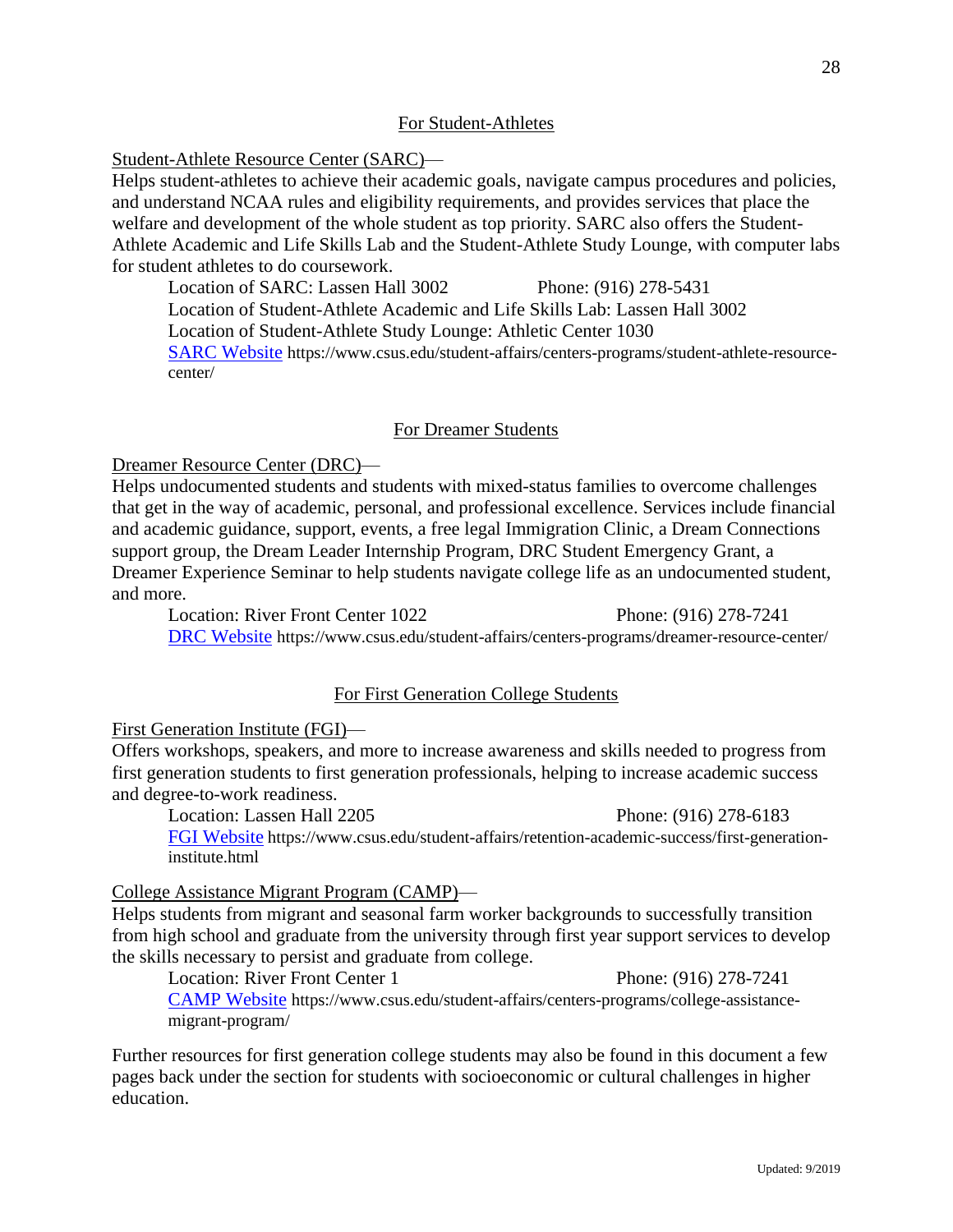# For Students Who Are Former Foster Youth

Guardian Scholars Program (GSP)—

Provides former foster youth students support services that may include: academic advising, career counseling, financial assistance, professional mentoring, community-building, and more. Location: Lassen Hall 2302 Phone: (916) 278-6680

[GSP Website](https://www.csus.edu/student-affairs/centers-programs/guardian-scholars/) https://www.csus.edu/student-affairs/centers-programs/guardian-scholars/

# For Formerly Incarcerated Students

Project Rebound**—**

Helps formerly incarcerated students prepare, apply, enroll in college, and graduate with a degree, through building a sense of community and offering support services, such as academic advising, counseling, mentoring, academic resources, workshops, and professional development.

Location: Lassen Hall 2104 Phone: (916) 278-6794 [Project Rebound Website](https://www.csus.edu/student-affairs/centers-programs/project-rebound/) https://www.csus.edu/student-affairs/centers-programs/projectrebound/

# For LGBTQIA Students

PRIDE Center—

Provides programs, events, access to campus and community resources, a weekly support group, and a place where LGBTQIA students can hang-out and build community. The Center also offers opportunities for learning regarding the diversity of sexual orientation and gender identity. Students may come in to learn more or contact the Center to volunteer (people are always needed to help with events or around the Center).

Location: University Union, First Floor Phone: (916) 278-3940 [PRIDE Center Website](https://www.csus.edu/student-affairs/centers-programs/diversity-inclusion/pride-center.html) https://www.csus.edu/student-affairs/centers-programs/diversityinclusion/pride-center.html

Office of Inclusive Excellence Preferred Names FAQ Sheet—

Provides information on how students/staff may use a chosen name for a variety of universityrelated purposes, in recognition that many people prefer names other than their legal one. [Preferred Names FAQs \(PDF\)](https://www.csus.edu/diversity-inclusion/office-inclusive-excellence/_internal/documents/preferred-name-faqs-june-20191.pdf) https://www.csus.edu/diversity-inclusion/office-inclusiveexcellence/\_internal/documents/preferred-name-faqs-june-20191.pdf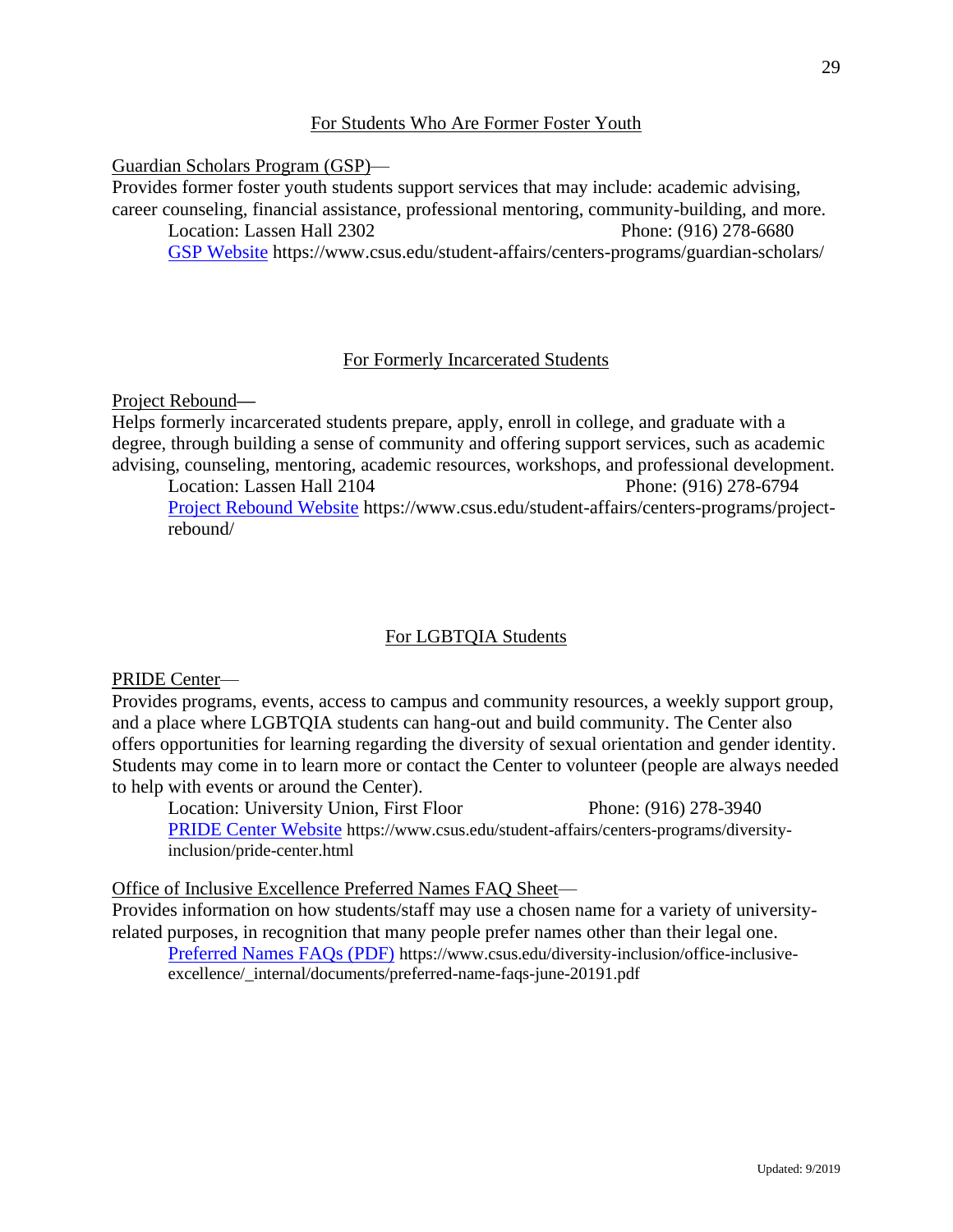# For International Students

International Student and Scholar Services (International Programs and Global Engagement)— Provides a wide range of services to newly admitted and continuing international (F-1 and J-1 visa) students and visiting scholars, including orientation, cultural and social events that allow students to share their national heritage and get involved, immigration and cultural adjustment advising, tax preparation assistance, and information for on- and off-campus resources.

Location: Library 1001 Phone: (916) 278-6686 [International Student and Scholar Services Website](https://www.csus.edu/international-programs-global-engagement/international-student-scholar-services/) https://www.csus.edu/internationalprograms-global-engagement/international-student-scholar-services/

## For Multilingual Students

Peer and Academic Resource Center Workshops and Individual Tutoring (WIT) — Offers tutoring to students, including multilingual students, to help with assignments and homework in their classes. Students may go online, call, or come by for further information, availability hours, and appointments.

Location: Lassen Hall 2200 Phone: (916) 278-6010 [Peer Advising & Tutoring Website](https://www.csus.edu/student-affairs/centers-programs/peer-academic-resource/peer-advising-tutoring.html) https://www.csus.edu/student-affairs/centersprograms/peer-academic-resource/peer-advising-tutoring.html

#### University Reading and Writing Center (URWC)—

Provides encouraging one-on-one peer tutoring for students, including multilingual students wanting help with reading and writing at any point in the process, including planning, organizing, developing, and revising a paper to understanding difficult texts. Students are welcome to come in with reading and writing assignments for any course in any academic discipline and learn how to become a more confident writer or reader. Students may come by during the drop-in hours posted (website/at Center) for a single session of tutoring, or may make a session appointment or regular weekly standing tutoring appointments for the semester.

Location: Calaveras Hall 128 Phone: (916) 278-6356 [URWC Website](https://www.csus.edu/undergraduate-studies/writing-program/reading-writing-center.html) https://www.csus.edu/undergraduate-studies/writing-program/reading-writingcenter.html

#### Smarthinking—

Provides online tutoring that enables students to get the help they need 24-hours a day, seven days a week, in many subject areas, one of which is English for Speakers of Other Languages, to help students to strengthen their English skills. A tutorial for how to access and use this online tutoring service is there on the website.

[Smarthinking \(PDF\)](https://www.csus.edu/student-affairs/centers-programs/degrees-project/_internal/_documents/degrees-smarthinking.pdf) https://www.csus.edu/student-affairs/centers-programs/degreesproject/\_internal/\_documents/degrees-smarthinking.pdf

#### English Department—

Offers a number of English courses specifically geared to multilingual students. Please note that any English course listing with an "M" (meaning multilingual) following the number of the course will be taught by an instructor skilled in working with multilingual students.

[Website for Sacramento State Catalog Course Listing](https://catalog.csus.edu/) https://catalog.csus.edu/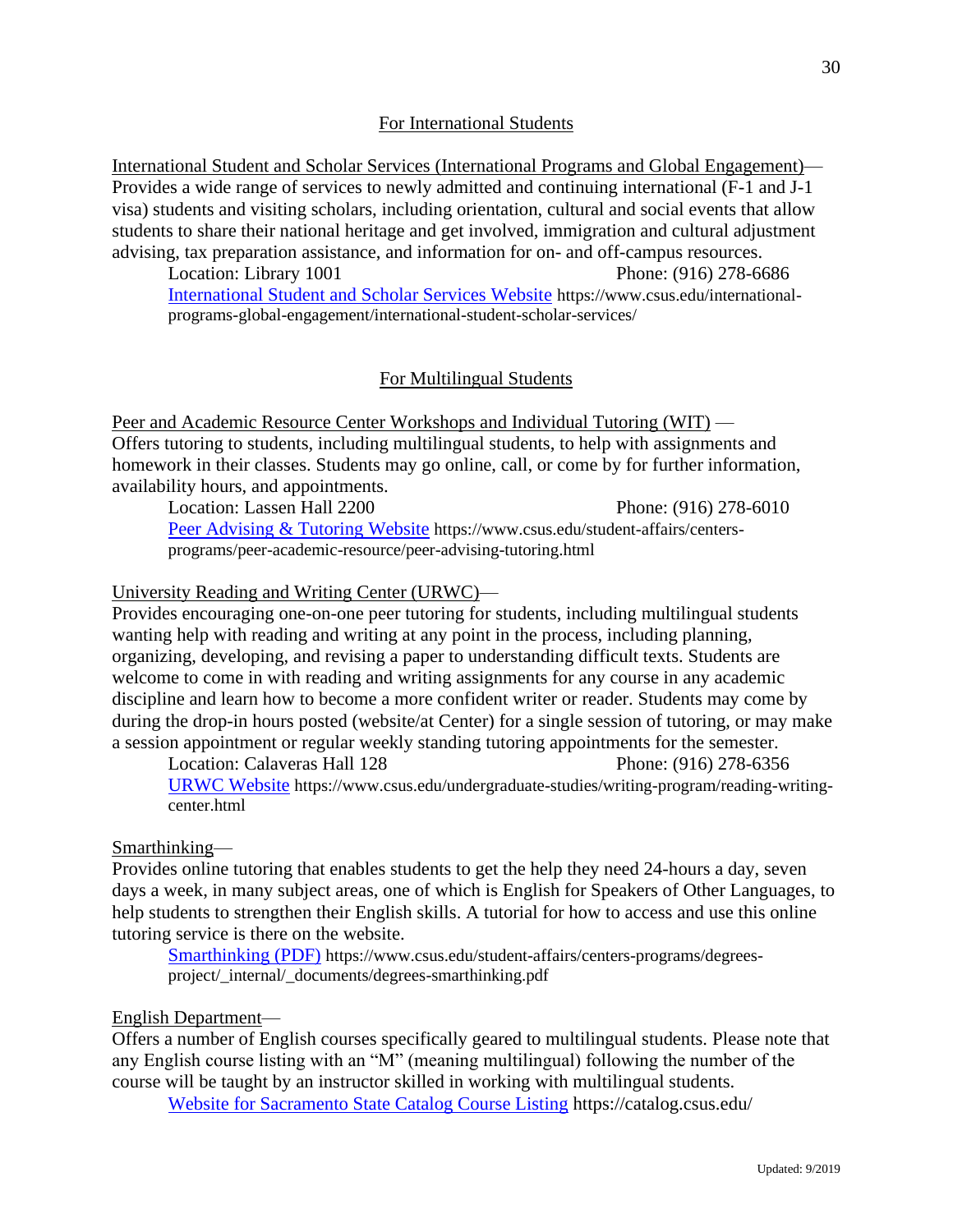# For Students Who Are Parents

Parents and Families Program for Students with Children—

Offers support and information for students who are parents, with the "Successful Student Parents" website listing several on-campus and community resources for students with families, as well as upcoming events, a newsletter, and more. The home Program website has a Parents and Families calendar of events and further information.

Location: Lassen Hall 2205-O Phone: (916) 278-4353 [Successful Student Parents](https://www.csus.edu/student-affairs/centers-programs/parents-families/student-with-children.html) Website https://www.csus.edu/student-affairs/centersprograms/parents-families/student-with-children.html [Parents and Families Program Website](https://www.csus.edu/student-affairs/centers-programs/parents-families/) https://www.csus.edu/student-affairs/centersprograms/parents-families/

# Mother's Room—

Offers a private space where lactating mothers are welcome to pump or nurse in a room equipped with a sink, changing table, seating, and electrical outlets. Nursing mothers with photo ID may check out a key at the University Union Information Desk on the first floor and proceed to the room on the third floor. The website also lists the locations of other Lactation Rooms on campus.

Location: University Union, First Floor Information Desk Phone: (916) 278-6997 [Mother's Room Website](https://theuniversityunion.com/student-resources/mothers-room) https://theuniversityunion.com/student-resources/mothers-room

## Children's Center—

Offers day care services for children enrolled in the program (ages six months through kindergarten) of Sacramento State students and employees. Fees are based on hourly and full day rates, and students in need may apply for childcare financial assistance if they meet income eligibility guidelines.

Location: State University Drive East Phone: (916) 278-6216 [Children's Center Website](http://www.asi.csus.edu/programs/childrens-center/) http://www.asi.csus.edu/programs/childrens-center/

Division of Inclusive Excellence: Equal Opportunity: "Pregnant and Parenting Student Rights"— Provides the answers to frequently asked questions from students regarding their Title IX rights in higher education and what to do if they feel their rights are being violated.

[Information Website](https://www.csus.edu/diversity-inclusion/office-inclusive-excellence/equal-opportunity.html) https://www.csus.edu/diversity-inclusion/office-inclusiveexcellence/equal-opportunity.html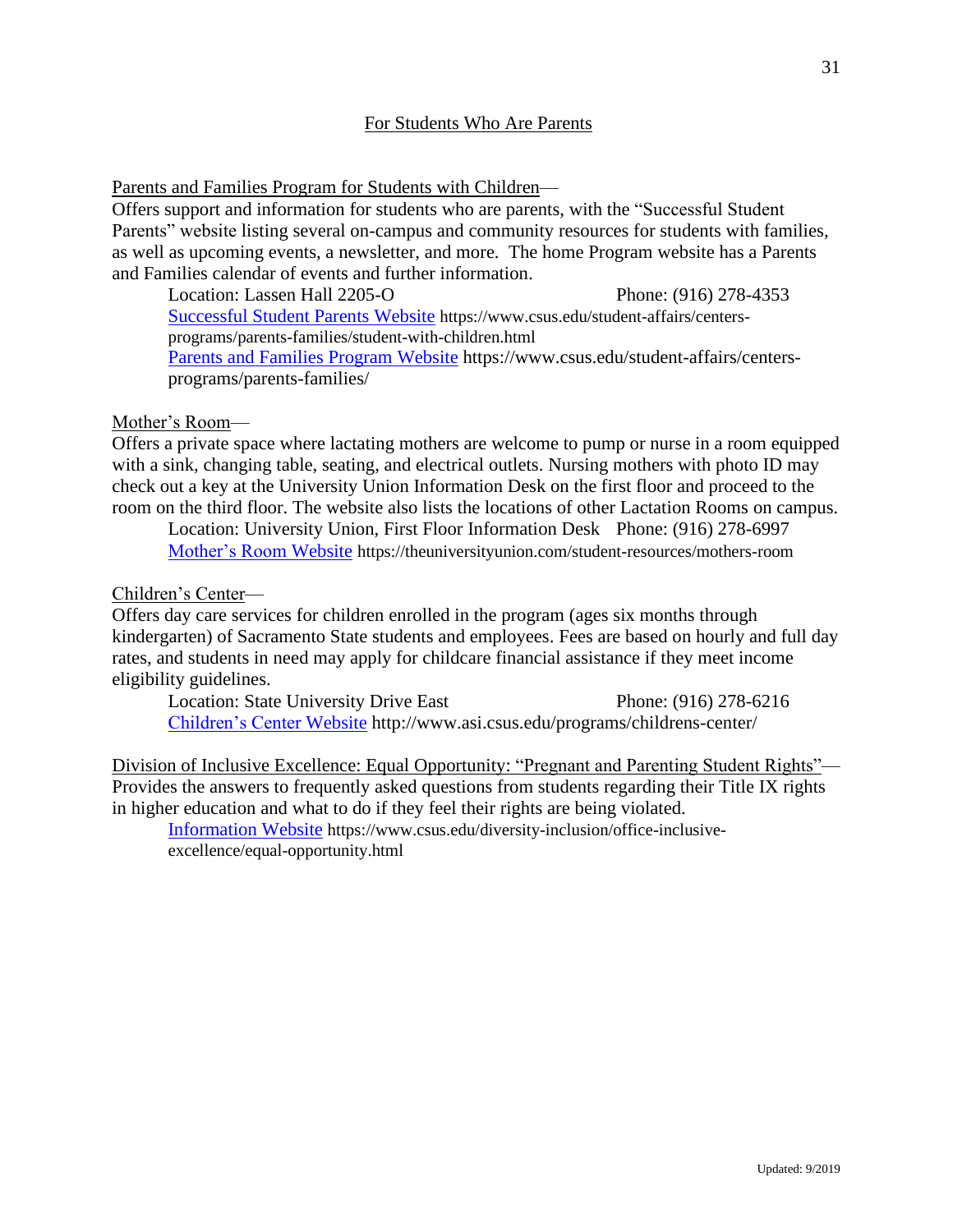## For Student Veterans

## Veterans Success Center (VSC)—

Helps veterans to access their VA Education benefits and get those benefits certified in a timely manner and find veteran-related resources, as well as providing leadership development opportunities, peer mentoring, and support in transferring to a meaningful career. The VSC also offers a lounge for student veterans to socialize and study (with free printing services), and helps students get involved and find employment through the program described below.

Location: Lassen Hall 3003 Phone: (916) 278-6733 [VSC Website](https://www.csus.edu/student-affairs/centers-programs/veterans-success-center/) https://www.csus.edu/student-affairs/centers-programs/veterans-success-center/

## Veterans Career Pathways Program (VCPP)—

Assists student veterans and dependents with the resources needed to obtain gainful employment and transition to the civilian workforce both during college and following graduation, with a program that includes: mentoring, networking, career counseling, interview and resume writing skill development, informational interviewing, job shadowing, and other personal and professional development opportunities. Further information about the program and application may be found on the website.

[VCPP Website](file:///E:/CSUS%20Listening%20to%20Students%20January%202019/Listening%20to%20Students%20CSUS/All%20Sections%20Out.1/List%20to%20Students%20New%20Organization%20of%20Sections/Students%20of%20Different%20Types/VCPP%20Website:) https://www.csus.edu/student-affairs/centers-programs/veterans-successcenter/career-pathways.html

## Sigma Omega Delta—

Offers a safe and welcoming space for veterans to share camaraderie with fellow students with common experiences, and serves as an extension of service where veterans can continue to live their core values and be a resource for each other when dealing with veterans' issues. Sigma Omega Delta is a great resource for veterans for help with school, work, or personal or family issues. The fraternity also welcomes non-veteran members, dependents, survivors, and other supporters, providing an environment where they will be able to gain insight into the world of veterans and better understand veterans' issues. Further information may be found about the organization on the Student Organizations and Life (SOL) website for campus clubs and organizations.

Location of SOL Office: University Union, Second Floor 2035 Phone: (916) 278-6595 [SOL Website](https://www.csus.edu/student-life/student-organizations/) https://www.csus.edu/student-life/student-organizations/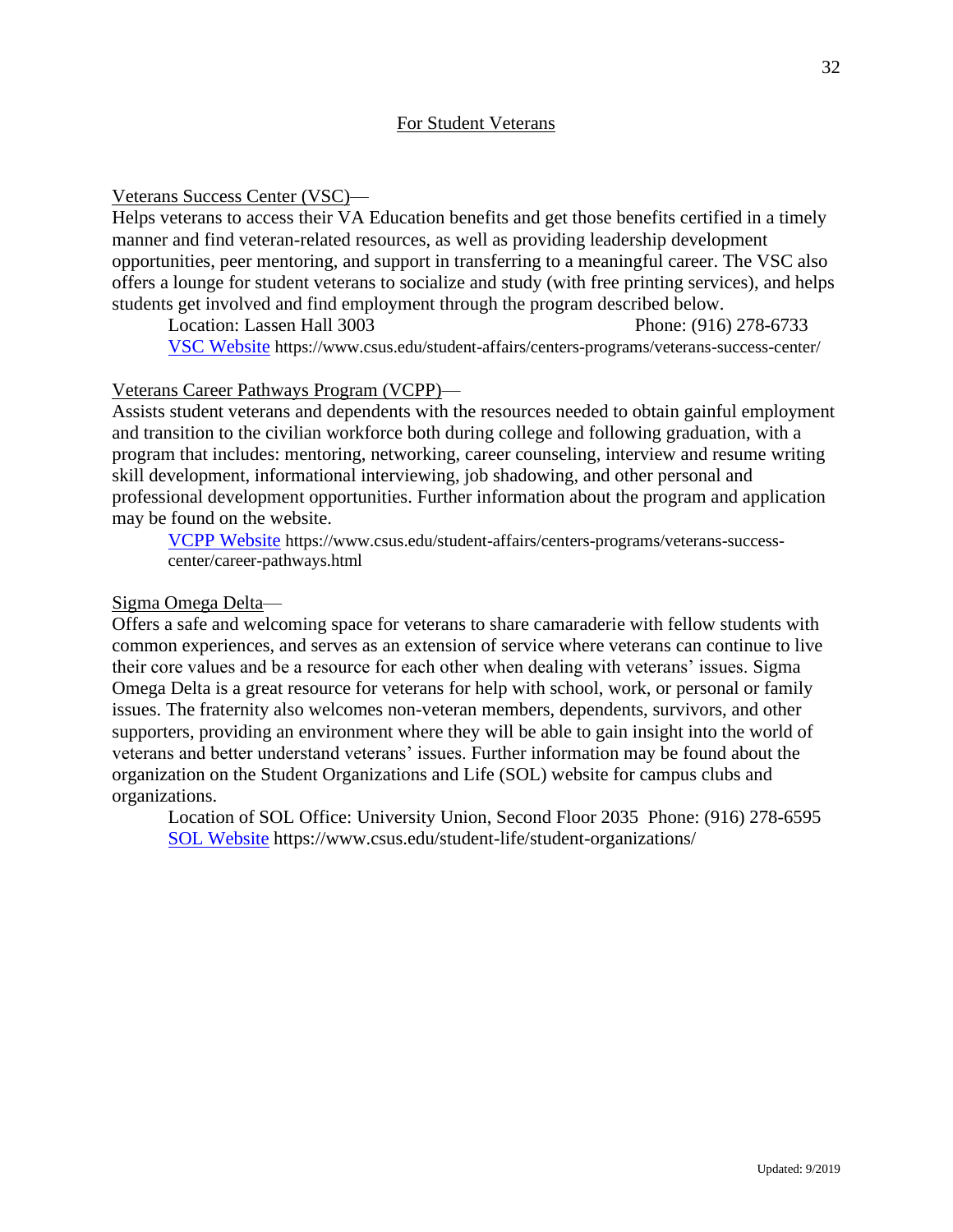# For Students Planning and Preparing for Graduation

*It is the ultimate end-goal—and a most worthy one! Want to make sure you are on track with college completion and ready for graduation?*

## KEYS to Degrees Toolbox (Kit to Empower Your Success)—

Helps students to stay on track with timely graduation with online tools such as SmartPlanner, which automates course scheduling and offers dashboards showing the student's real-time progress toward degree.

[KEYS Website](https://www.csus.edu/student-life/academic-advising/general-advising/keys-to-degree-toolbox.html) https://www.csus.edu/student-life/academic-advising/general-advising/keys-todegree-toolbox.html

#### The University Registrar's Graduation and Degree Advising Office—

Reviews the courses completed by a student to determine the official status of the student's progress toward graduation. Students may visit the website to schedule an appointment and obtain further information regarding eligibility and applying to graduate, with a link to the forms to do so, including the Bachelor's Degree Graduation Checklist.

Location: Lassen Hall 2000 Phone: (916) 278-1000, #6 [Graduation Advising Website](https://www.csus.edu/student-life/records-transcripts/graduation-advising/) https://www.csus.edu/student-life/recordstranscripts/graduation-advising/

#### Commencement Office—

Provides information regarding preparing for graduation, schedule, policies, steps to take, and answers to frequently asked questions about the commencement ceremony.

Location: Sacramento Hall 150 Phone: (916) 278-4724 [Commencement Office Website](https://www.csus.edu/president/commencement/) https://www.csus.edu/president/commencement/

#### ASI Student Shop—

Sells graduation caps, gowns, tassels, and more online or at the store location. Location: University Union, Third Floor 3231 Phone: (916) 278-7916 [ASI Shop Graduation Supplies Website](http://www.asi.csus.edu/services/student-shop/products/) http://www.asi.csus.edu/services/studentshop/products/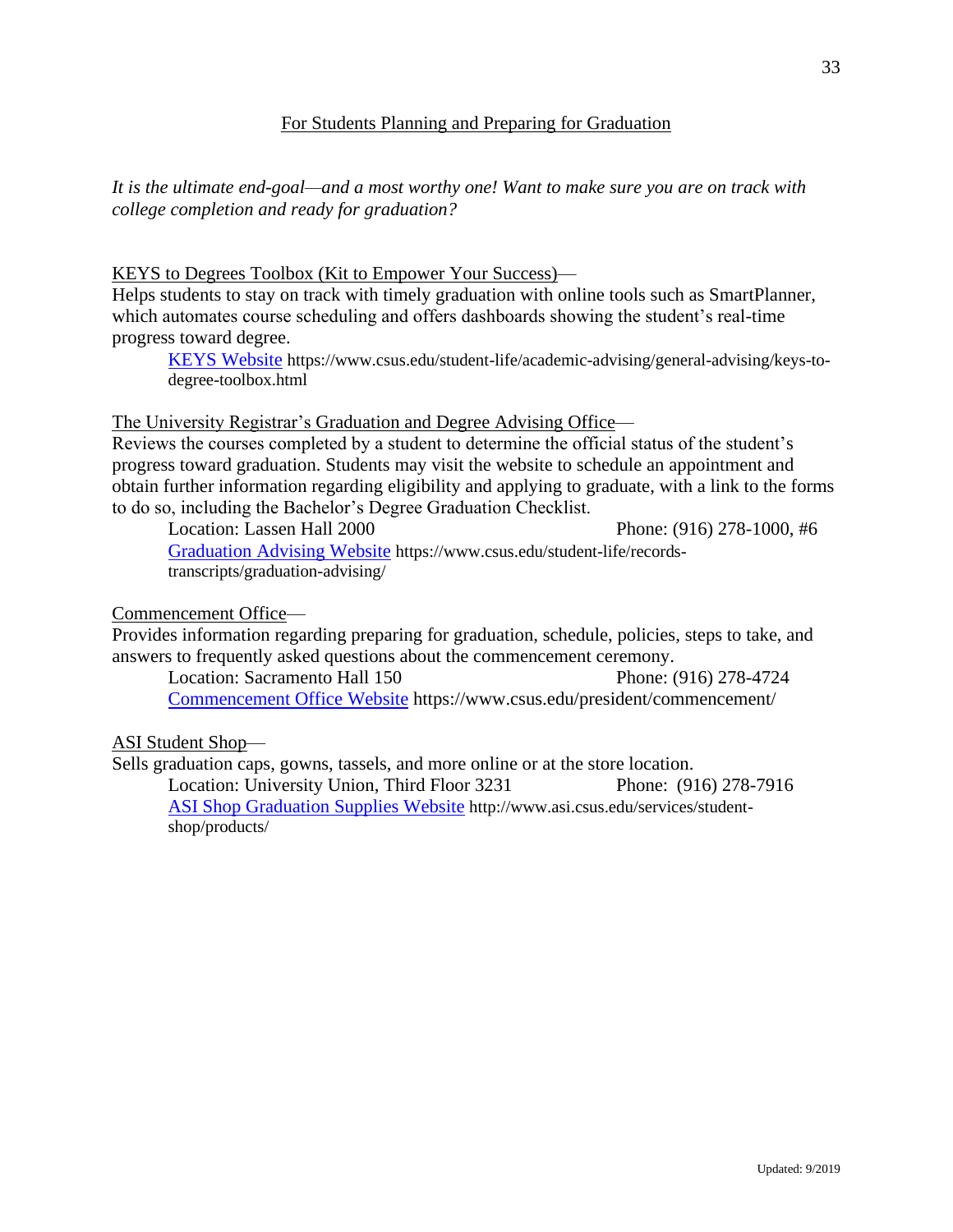# For Students Thinking Beyond Graduation

# *Career, graduate studies, and more. There is a great big world of opportunity and journey, with different paths to take…*

#### *Career Search and Preparation:*

#### Career Center—

Offers a number of resources, programs, and events for students and alumni seeking to lockdown employment and pursue their career path. On the website is a schedule of events and workshops, including on-campus interviews, job and internship fairs, a "Here to Career' workshop series, and more. Students may come by during the drop-in hours posted on the website or call/come by to schedule an appointment for Career Counseling to get help with cover letters and resumes, job search strategies, interviewing preparation, job fair preparation, job application questions, professional communication, networking, career planning, and more. Students may also visit the Career Center Jobs website, which provides further information about employment and oncampus interviewing with regional and area employers, including a Job and Internship Handbook, and the other services and resources described to follow.

Location: Lassen Hall 1013 Phone: (916) 278-6231 [Career Center Website](https://www.csus.edu/student-life/career-center/) https://www.csus.edu/student-life/career-center/ [Career Counseling Website](https://www.csus.edu/student-life/career-center/career-counseling/) https://www.csus.edu/student-life/career-center/career-counseling/ [Career Center Jobs Website](https://www.csus.edu/student-life/career-center/jobs/) https://www.csus.edu/student-life/career-center/jobs/

#### FOCUS 2 Career—

Offers an online self-directed program that helps students and alumni to learn more about their personal strengths and attributes, explore careers and majors to match, and more. FOCUS 2 Career may be found on the Career Center's website as one of the featured tools on the right. [Career Center Website](https://www.csus.edu/student-life/career-center/) https://www.csus.edu/student-life/career-center/

#### Handshake Job Search Portal—

Provides an online job board for students and alumni to post their resume and search for full-time or part-time jobs, on-campus employment, and internships and co-operative education positions that may be paid. Students will also receive e-mails describing positions that match their search criteria and have access to the Career Center's calendar of upcoming events, workshops, and information sessions on job search, interviewing, and networking strategies.

[Handshake Job Search Website](https://www.csus.edu/student-life/career-center/jobs/) https://www.csus.edu/student-life/career-center/jobs/

#### Big Interview—

Helps students and alumni to improve their interview skills for a job in different industries or for grad school. Students can get coached by an expert, and learn what questions to expect and what responses will impress interviewers.

[Big Interview Website](https://csus.biginterview.com/) https://csus.biginterview.com/

#### Sac State Career Network—

Offers insight, advice, and networking opportunities with Sac State alumni. Students can have conversations with alumni who are in the industry or company of the student's interest, get their resume critiqued, engage in mock interviews for practice, and more.

[Career Network Website](https://sacstatecn.firsthand.co/) https://sacstatecn.firsthand.co/